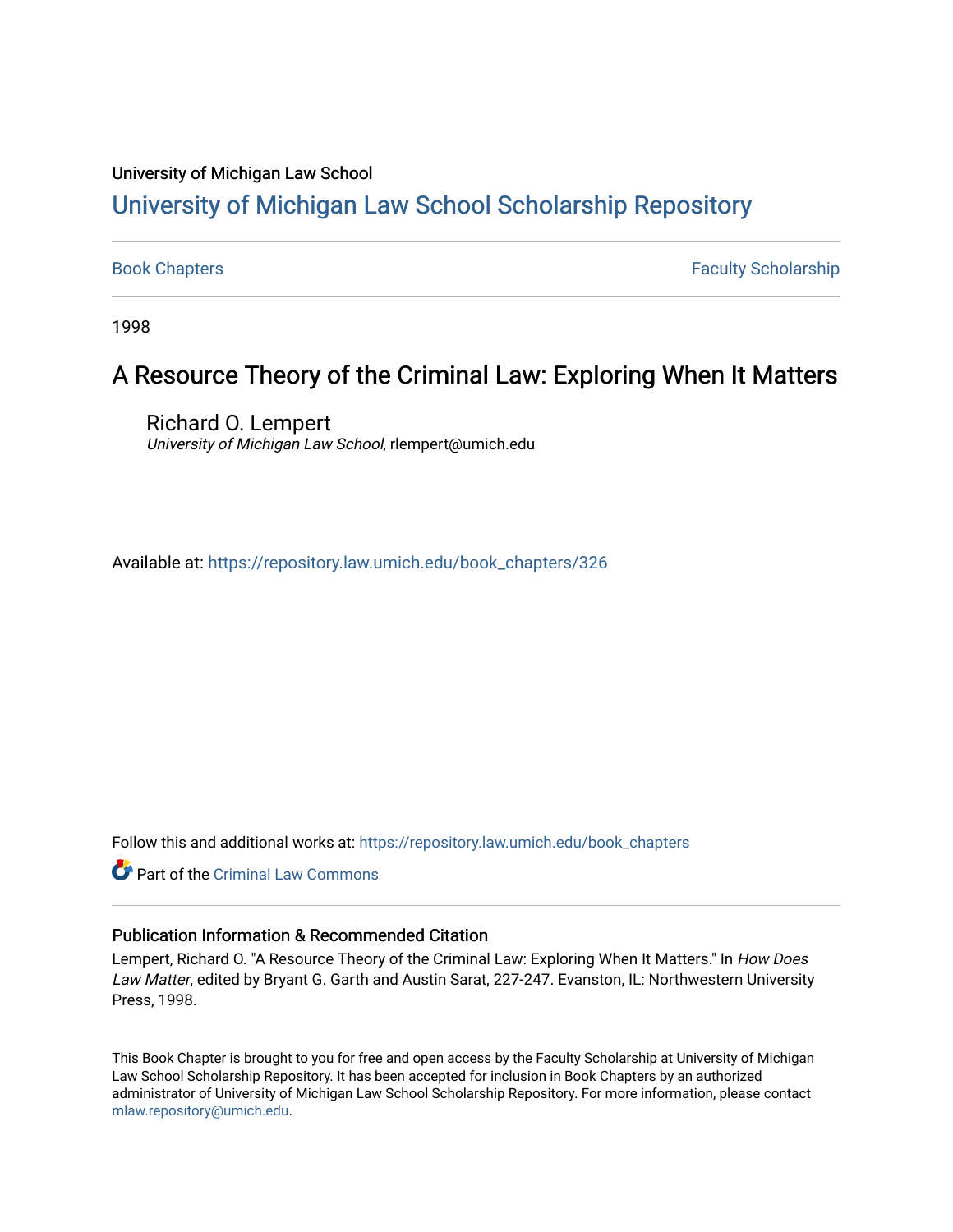# **IJOW DOES**  ;,, **LAW MATTER?**

❖

*Edited by*  BRYANT G. GARTH AUSTIN SARAT

NORTHWESTERN UNIVERSITY PRESS

THE AMERICAN BAR FOUNDATION

 $\sim$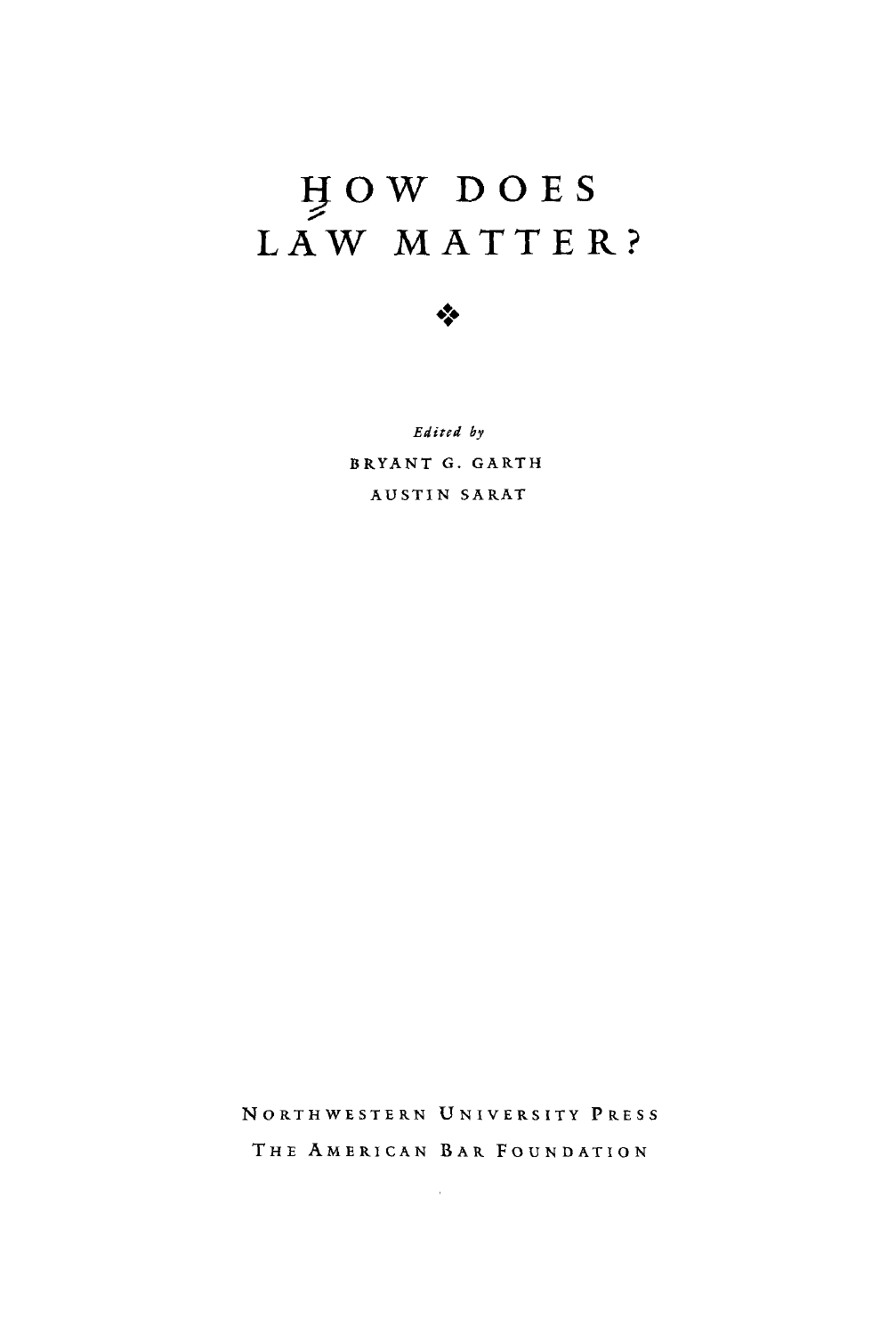# **A RESOURCE THEORY OF THE CRIMINAL LAW: EXPLORING WHEN IT MATTERS**

❖

RICHARD LEMPERT

#### 1. **INTRODUCTION**

This paper might look very different had I been asked a sensible question. Instead, I was told that the focus of the program for which this paper was originally prepared was "Does law matter?" and that my particular assignment was to discuss the question of whether the criminal law mattered. Of course criminal law matters. One hardly need be a committed functionalist to conclude from the dense net of criminal laws that envelop modern societies that criminal law must matter or else we would not have so much of it or, conversely, because we have so much of it, it must matter. And if this abstract exercise were not satisfying, one could go to any prison and ask the men or women therein whether the criminal law mattered. They would tell you it did; if it didn't they would not be forfeiting years of their lives. Moreover, there is a long tradition of research on the deterrent and other preventive functions of the criminal law (Lempert 1981-82; Gibbs 1975). The evidence, ranging from Andenaes's ( 1966) anecdotal evidence of a crime wave during a Montreal police strike to the most sophisticated modern quantitative research (e.g., Loftin, McDowall, and Wiersma 1992) is that people's actions are sometimes ordered at least in part by fear of criminal sanctions, and it may be that other aspects of the criminal law, such as its presumed educative effects, also affect behavior.

The situation is, to be sure, somewhat more complicated than this. Certainty of punishment appears far more important in ordering behavior than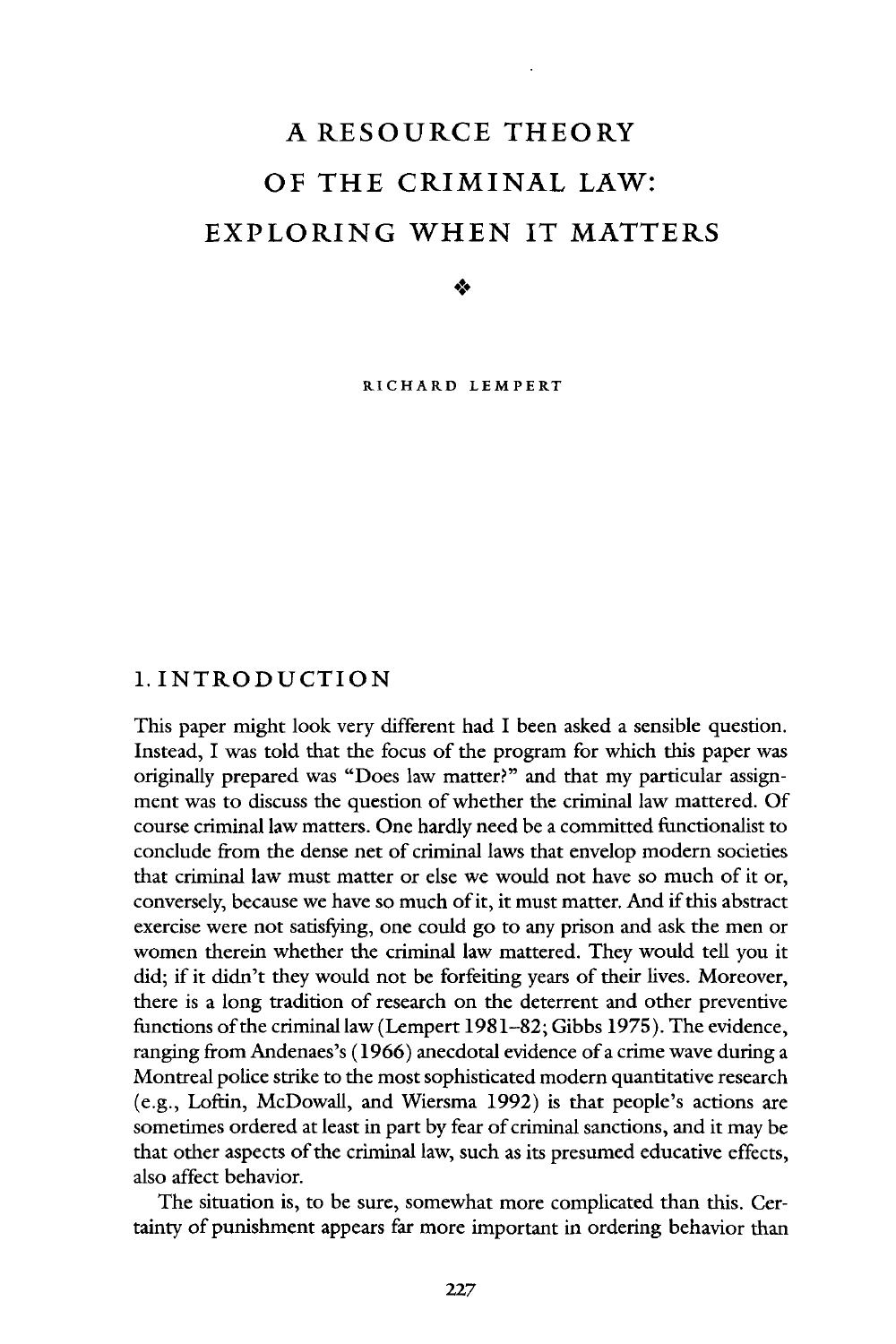differences in the severity of the punishment that violators receive ( Gibbs 1975; Lempert 1981-82). Thus, what matters most is that some sort of police force catch those who violate legal norms. The legally specified penalties and those actually inflicted appear less important; and marginal differences in penalty severity, such as the symbolically important difference between the death penalty and life imprisonment, may not matter at all (Lempert 1981).

Indeed, it may not be fear of the law's penalty which mediates the criminal law's impact. In many cases, particularly involving minor offenses, the implications for personal relations of being caught-including the anticipated embarrassment-may account for most of law's impact. Thus, various researchers have reported that for minor crimes like shoplifting or smoking marijuana, anticipated peer sanctions are more important than legal sanctions as determinants of behavior (Anderson, Chiricos, and Waldo 1977; Burkett and Jensen 1975; Saltzman, Waldo, and Paternoster 1983). Even in the case of serious felonies which can result in long sentences, the law's efficacy may depend more on the threat of breaking up relationships or destroying them than it does on the actual apprehension of violators or the sentences they receive (Lieb, Zurcher, and Ekland-Olson 1984). Moreover, deterrence is a subjective phenomenon. Lon Fuller (1964), the eminent jurisprudent, was more than philosophically right: a law that is not communicated is no law at all. Indeed, how a law is communicated and the degree of threat inherent in the communication may be more important in ordering behavior than the law's specific content. Thus Ross (1982), who investigated crackdowns on drunk driving throughout the world, consistently found marked deterrent effects in the early days of highly publicized crackdowns, but, except in rare instances, the effects did not endure the dissipation of publicity over time, even when neither the law nor enforcement patterns reverted to their precrackdown patterns (Ross 1982).

These contingencies, while interesting in their own right, do not, however, problematize the fundamental question of whether the criminal law matters. The quick answer, "of course it matters," is still the most obvious and the most obviously correct. Only John Griffiths 's ( 1979) tactic of separating law from power and criminal law from its enforcement seems to problematize the question. But power is not something that can be separated from law. As sociolegal theorists from Weber (1968) through Black (1976) have recognized, power, which is to say the potential for enforcement, is built into law's very definition.

So why was I asked to address the question, "Does (the criminal) law matter?" Why wasn't the answer presupposed and the more sensible question asked, "How does (the criminal) law matter?" The latter was the question I would have to address in any event, but the former question started my thinking. Contemplating it, I was reminded of a comic strip I had seen some years ago. An older man is reflecting on love and marriage. In the strip's first panel, he is recalling the innocence of a youth when, fueled by romantic novels and Hollywood movies, he envisioned marriage as a state of continual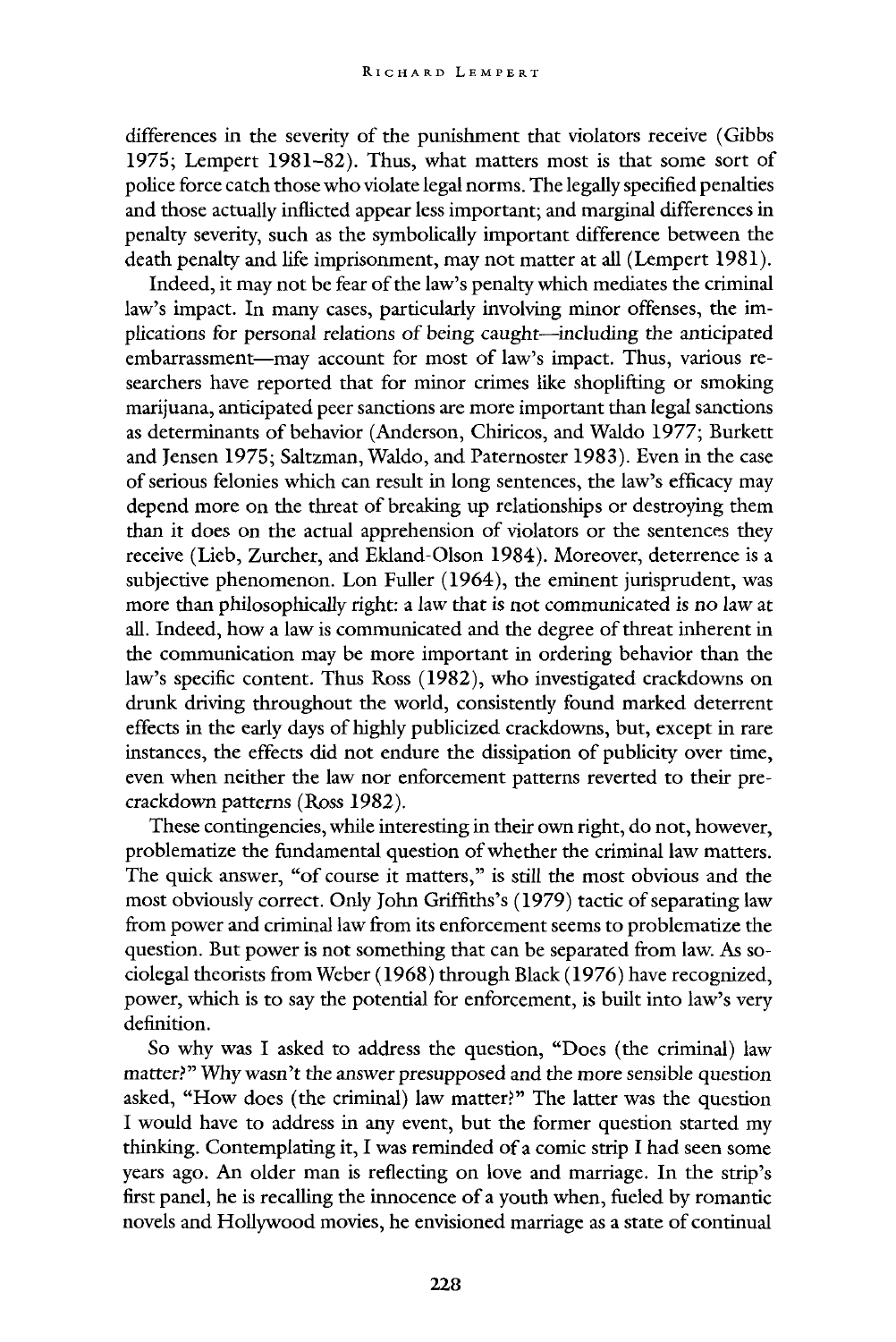love in which one lives happily ever after. In the second panel, he is recalling his college and early postcollege years. Failed affairs rendered him cynical and he came to believe that there was no such thing as enduring love and that marriage was largely an institution of convenience. In the final panel, he is reflecting on twenty years of married life and says of love in marriage, "I had no idea it was every other day."

If we make our L-word not "love" but "law," and criminal law in particular, we have here  $(1)$  a nice metaphor for the mattering of criminal law; and (2) a reason why it was perhaps not so silly to ask the question "Does (the criminal) law matter?" in the first instance. The metaphor is nice in two ways. First, if we look to where we expect to see criminal law mattering, we do not always see effects we associate with law. With respect to the criminal law as a mechanism for ordering behavior, for example, most often when we see behavior ordered in accordance with the criminal law's norms, we give the criminal law's norms no weight whatsoever in explaining perceived compliance. If people are not killing each other, it is not because criminal law proscribes killing but because people know, totally apart from criminal law, that killing is morally wrong and that killers are detested. In subgroups or situations where this is not true, where, for example, killing is a way of proving manhood, murder, despite criminal law, occurs with alarming frequency. Yet occasionally, as is revealed in some of the deterrence studies previously cited, law affects the behavior of enough people so that its measurable aggregate impact is unmistakable.<sup>1</sup> Thus the effects of criminal law on social order are not always obvious, but from time to time they appear. Second, as with marriage and love, the relationship which allows law's effects to appear and disappear continues. Without an enduring marriage, the love that our comic strip character spoke of would not be felt every other day. Similarly, without the ongoing applicability of criminal law and a continually viable enforcement apparatus, the world would not occasionally appear ordered by the application of criminal law.

#### 2. **LEGITIMACY**

But now I wish to get away from compliance mechanisms like deterrence to discuss other (and in my view more interesting) ways in which criminal law has this "now you see it, now you don't" form of mattering. Criminal law is symbolic. It not only symbolizes a society's abhorrence of certain behavior (Durkheim 1984; Garland 1990), it also and perhaps more powerfully symbolizes the restraints that a society puts on itself and on the government that is its agent in dealing coercively with its members. Indeed, when we speak of the "rule of law," we largely have in mind criminal law and its associated regulatory law, like rules of criminal procedure, that condition the application of criminal sanctions. If criminal law is largely what we have in mind when we speak of the "rule of law," criminal law must matter or at least must appear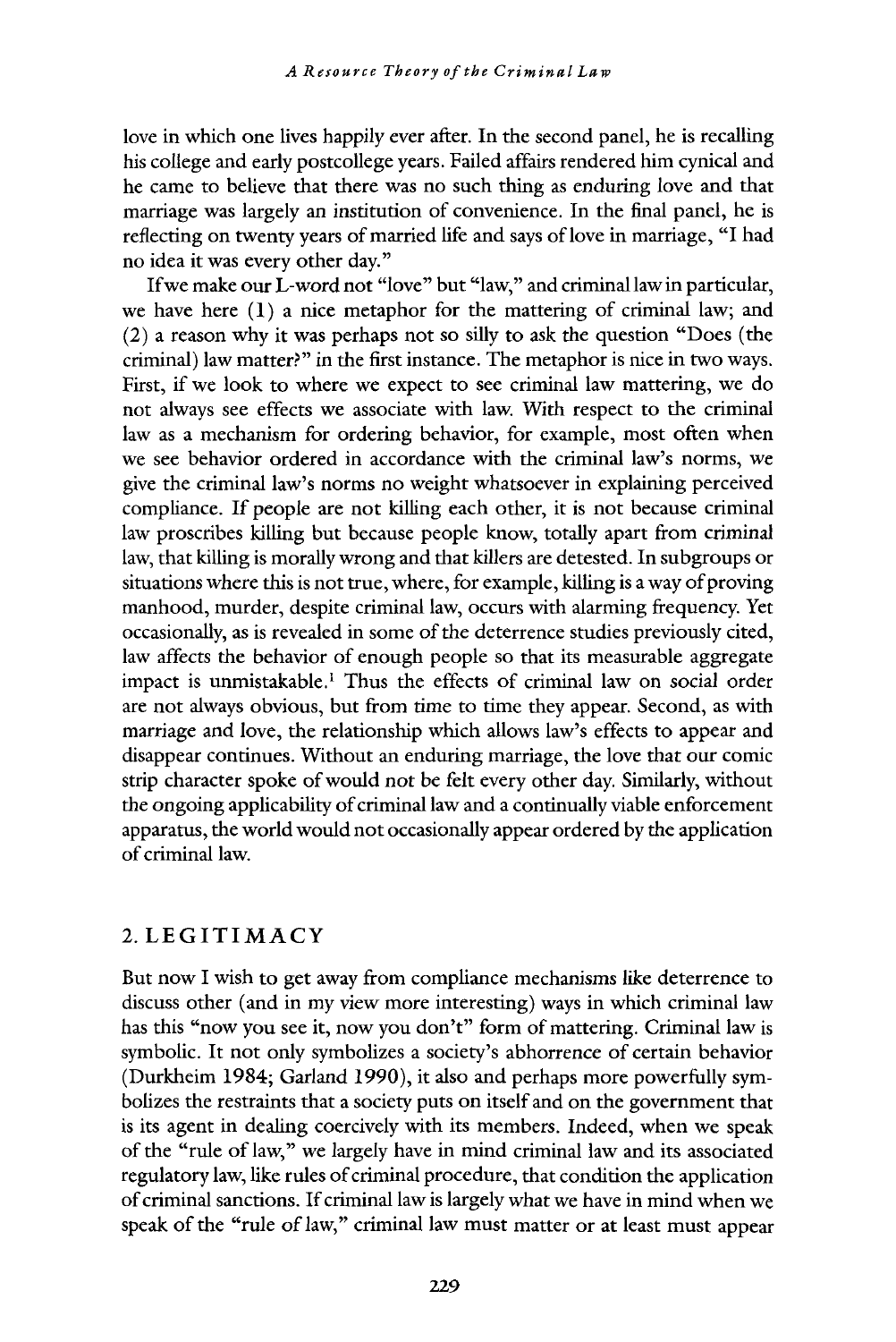to matter, for if criminal law clearly did not matter, the rule of law could not be a dominant motif in ideologies of capitalist democracies.

In ascribing this role to criminal law, I am following the lead of E. P. Thompson (1975), Douglas Hay (1975), Isaac Balbus (1973), and others (e.g., Genovese 1972) who have agreed that the idea of the rule of law, as worked out through the visible play of the criminal justice system, is a central feature in capitalist systems of domination. In their view, fairnessexemplified by occasions on which criminal law honors its own restraints to free less powerful social actors from the threat of social sanctions or respects its own norms in punitively sanctioning powerful social actors-is the central mechanism by which criminal law legitimates an unequal social order.

Thus, Thompson describes the workings of the Black Acts-draconian legislation which punished severely ( often capitally) such seemingly small ( to modern eyes) violations of the forest order as poaching deer and breaking fish dams. Some people were hung for these crimes; but others, known in the country to be equally guilty, were acquitted because the law's rigorous requirements for proof could not be surmounted. With known poachers going free, even those most oppressed by the acts could not dismiss the legal cloak for oppression as mere window dressing. Hay ( 1975) recounts the tale of Lord Ferrers, a British nobleman hanged and then dissected like a common criminal for murdering his steward. Not only was his hanging a contemporary subject of story and song; his story was still being told in the countryside half a century after the event. The story's inescapable conclusion is the lesson that no one is above the law, but it seemed to have fascinated most not those who might reasonably have aspired to be above the law but rather the classes who would be subject to law in any event.

Isaac Balbus (1973) describes the fates of many black citizens arrested for race rioting in the 1960s. Low bail was eventually set for most of them, and many cases foundered for want of proof. Again, these are the kinds of outcomes that law formally demands; they are unexpected only to the extent that when class interests are palpable one might expect the rule of law to give way.

This expectation, which accords most closely with an instrumental Marxist worldview, is, however, naive. The point which each of the above authors in his own way makes is that the interests of capitalists as a class are by and large independent of the outcomes of any particular clash of capitalist and noncapitalist or even anticapitalist interests. Capitalist systems of government are more viable and their domination is more complete when the governed are prone to accept the legitimacy of laws the elite has enacted than when subordinate classes view capitalist law simply as an instrument of class warfare. If legitimacy can be enhanced by hanging the occasional nobleman or not hanging a known poacher, the collective interest of the capitalist class is thereby advanced, not threatened.

One might, of course, argue that criminal law need not matter to achieve these ends. All that is needed is for people to think the law is being applied fairly, and to achieve this end widespread false consciousness suffices.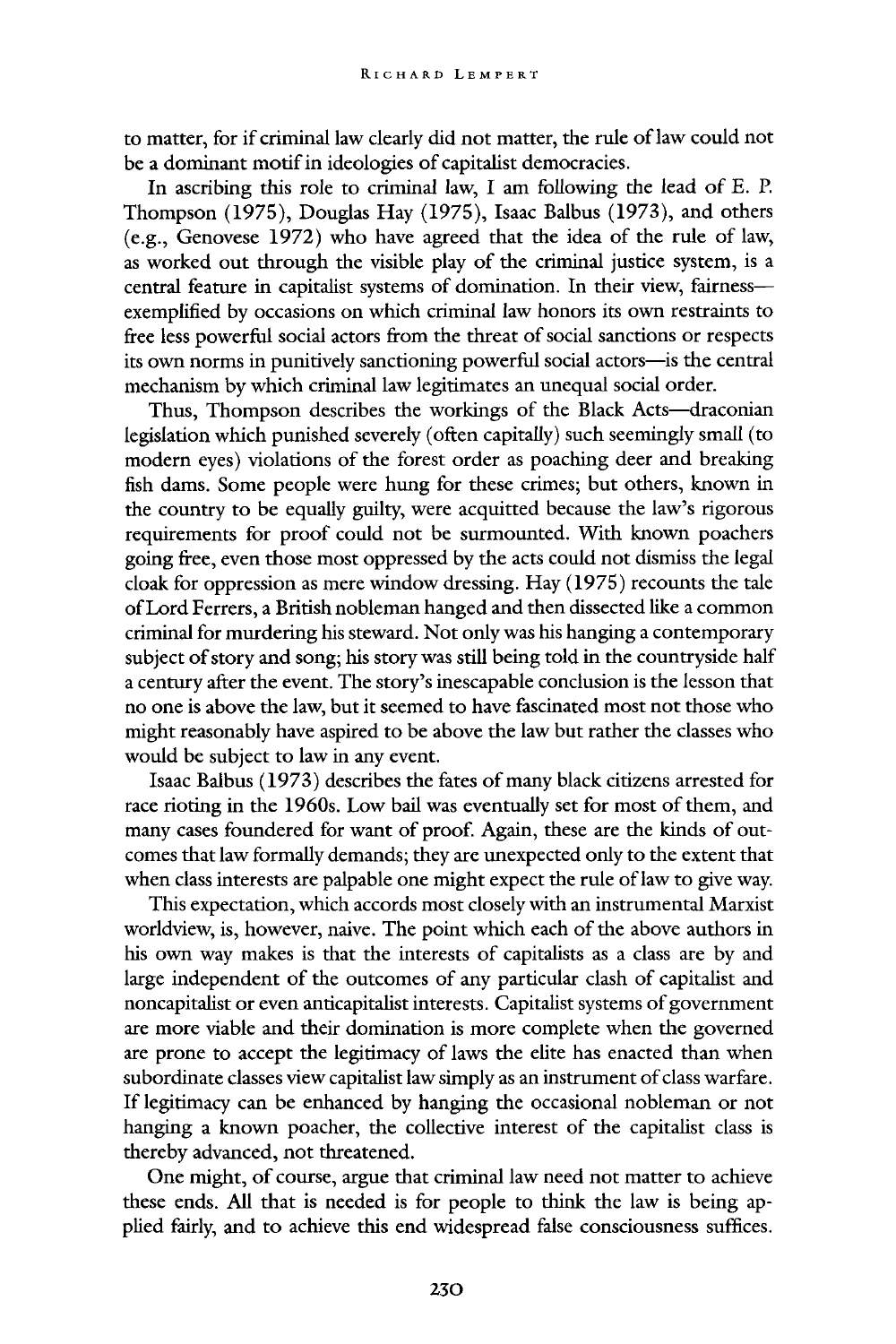Theoretically, this is true, but the empirical examples belie the argument. The law mattered to those Black Act violators who lived because the state could not muster sufficient proof. It also mattered to Lord Ferrers who was convicted because he had broken the law and was sentenced to death and executed according to the law's strictures. He would not have believed that his execution was mere appearance. More generally, if these arguments about the connection between the rule oflaw and legitimacy are correct, I do not think that there is any escape from the notion that criminal law as a set of punitive norms and state constraints sometimes matters. The best and sometimes only way to get people to think that law applies is to apply it.

People confronted with examples like those mentioned above are not mistaken if they think law mattered in these instances: surely it did. Their mistake, if they make one, is to think that the clear, visible appearance of law's importance means that law always matters in the same way as it does in its visible appearances. The fact that there are cases in which law matters more than immediate instrumental class interests does not mean that powerful interests cannot in large measure determine when law matters. The Black Acts mattered not only when the law freed some accused but when the law hanged, punished, or deterred others. Thus, both the punitive substantive and restraining procedural aspects of the criminal law seemed to have served class interests. Moreover, prosecutions and convictions under the Black Acts were not uniform over time; rather there was an ebb and flow which may have reflected the felt needs of dominant classes for the protections these laws accorded their interests. This does not mean dominant classes necessarily turn on and off the two sides of criminal law as if they were working a spigot; rather a less than fully conscious sense of urgency may motivate the application of law and the degree to which law matters.

Where the felt need for punitive measures is great, constraints that inhere in proceeding through criminal law may not for a time matter. A good example of this is the application of law in the riots that Balbus discusses. While the riots were ongoing, rioters arrested were often not brought immediately before judges as the law required; or if brought, there was no serious effort made to determine whether charged felonies were really misdemeanors or whether there was enough evidence to constitute probable cause to hold a person. Bail, when it was set, was set far out of proportion to the charged crime. Some days later, when the rioting had ended and it was becoming costly to hold those arrested, proper forms were followed. Bail was set or alleged participants were released on recognizance, felony charges were dropped, and the like.

Even more instructive is the "exception that proves the rule." Judge George Crockett, Jr., a black Recorder's Court judge in Detroit, was almost alone among judges hearing riot cases in Detroit in that he tried to make law matter even while the riot was ongoing. Rioters brought to his court had reasonable bail set based on the charges brought against them even ifit meant releasing them to the streets before calm prevailed. For this he was excoriated in the press as if he were acting illegally. In a sense, the press was not too far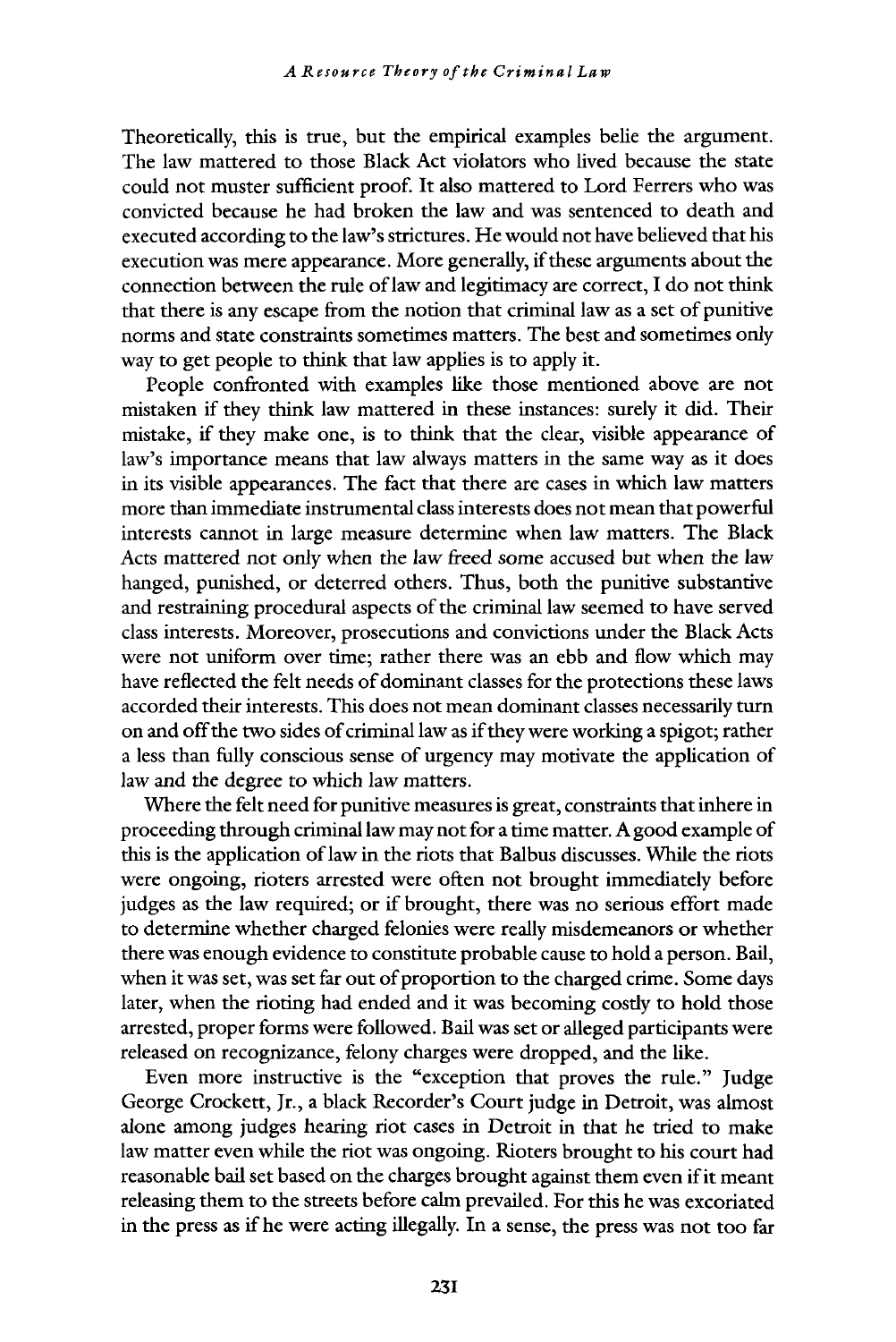from the mark. Judge Crockett was not acting illegally, but he was not acting role-responsibly if his role was to be a social control agent. Arguably, this is a judge's most fundamental role; it is simply one that in democratic societies is latent most of the time, for it ordinarily does not clash with the judge's manifest role as an agent of the rule of law. But in the midst of a riot, the roles can clash.

During the riot, Judge Crockett was a hero only in portions of the black community and at some local law schools, segments of the community that are atypical in the seriousness with which they are likely to take a judge's rule-of-law role. When the riot was safely ended, praise for Crockett grew and his performance during the riot eventually sent him to Congress where he served for many years in the House of Representatives.

Those who continued to excoriate Judge Crockett for his role in the riots were not acting in completely bad faith, even from a rule of law perspective. They wanted to believe that when Crockett freed alleged rioters in the midst of the riot there was some aspect of his manifest role responsibility-his responsibility as an agent of the law-that he was violating. They could not believe that a good faith interpretation of the law not only allowed him to act as he had but in fact required it. The intuition that "there ought to be a law," an intuition that elevated the judge's social control responsibilities above his legal duties, was a strong one. I still recall the Wayne County prosecutor, who in the spring following the Detroit riots visited a seminar I was teaching on riots. When he learned that Judge Crockett had participated a week earlier, he tried to pump me for information about what Judge Crockett had said. He was sure that there was evidence somewhere that the judge had acted in bad faith or from illegal motives. And he assumed that I as a law professor would share this view.

To recapitulate briefly, the criminal law in both its procedural restraining and its substantive punitive aspects typically has an on-again/ off-again quality. In order to fulfill a legitimating function, the criminal law must sometimes matter in the sense that the norms inherent in the law's rules are occasionally applied, to the apparent frustration of a dominant class's interests. But the criminal law need not always matter in this way to fill a legitimating function. Indeed, law that matters too much is potentially counterproductive. Too many instances of contravening the dominant class's interests could aggregate to the point where their total cost to the dominant group outweighed the benefits they brought. However, so long as the dominant group largely controls the content of legal norms in the first place, this danger, even in an avowedly liberal legal system, is unlikely to be great.

A second implication of this analysis is that criminal law matters in a different, larger sense, whether or not it matters in the sense that its norms are applied in individual cases. It matters because the on-again/off-again pattern of mattering at the case level lends legitimacy to a system of domination at the macrolevel. This is essentially the argument of the three authors I have focused on most closely in this section. There is a problem with this implication,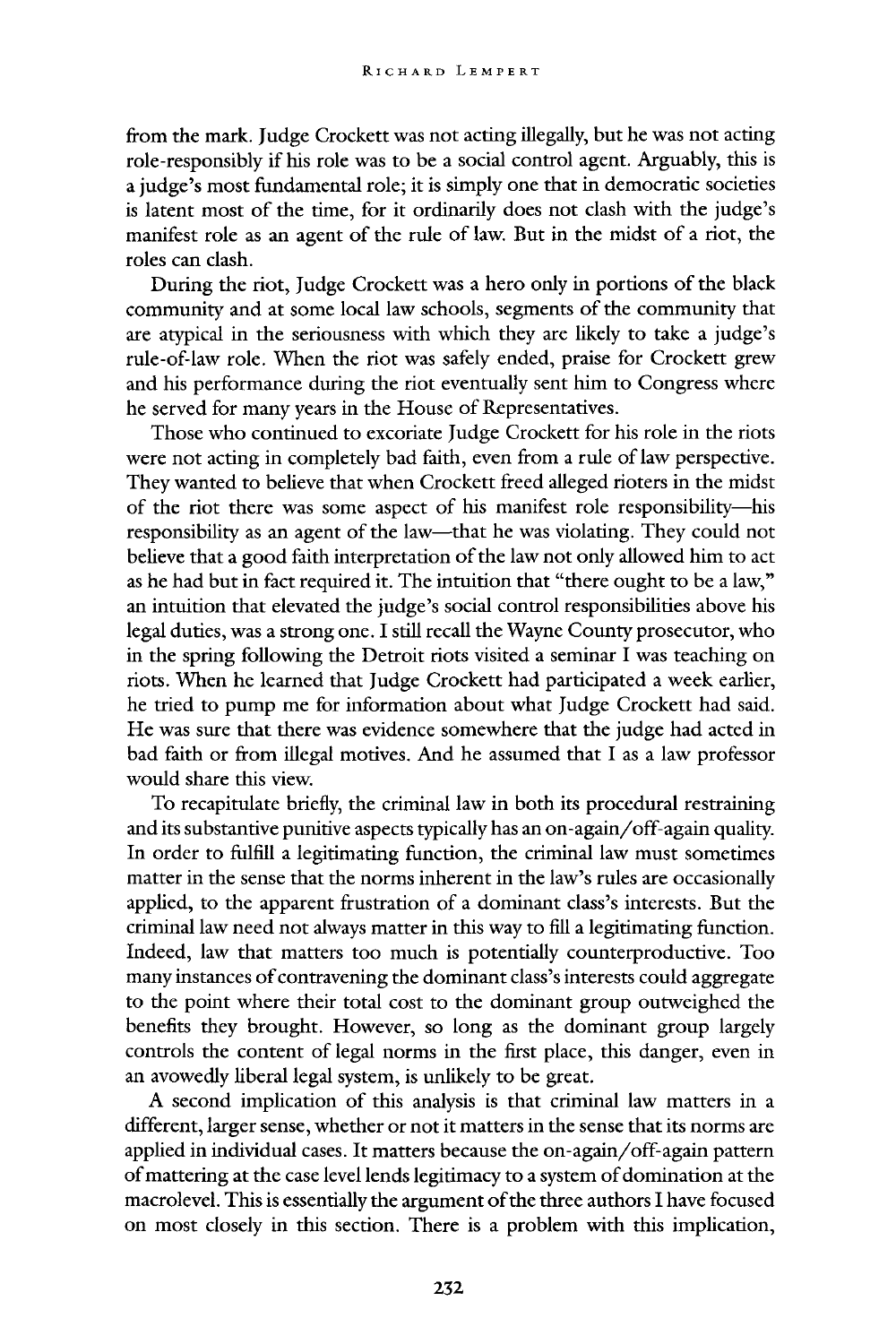however. No one has ever proven that law matters in this larger sense. Although the arguments of such scholars as Thompson, Hays, and Balbus are plausible, and are additionally attractive in their ability to rescue us from a simplistic, empirically untenable instrumental Marxism, there is no proof that the rule of dominant classes is legitimated by the occasional legal victories of the dominated or by instances in which those on top are criminally prosecuted. And it is hard to see how this legitimation hypothesis could be rigorously tested. Although contrary to the views of some skeptics (Hyde 1983), it is clear that legal procedures can have legitimating functions (Thibaut and Walker 1975; Lind and Tyler 1988; Tyler 1984). These functions, however, operate at the case level and largely turn on procedures that allow parties to feel that they have participated in legal decisions affecting them. To this extent, the implementations of the procedural protections that the criminal law grants the accused may affect how criminals regard their treatment by the law (Casper 1972, 1978). The hypothesis that the criminal law matters because it legitimates class domination through the support it renders the rule-of-law ideology must, however, remain an hypothesis.

### 3. **LAW'S INTERMITTENCY**

The idea of the rule oflaw does not, of course, just apply at the macrolevel. The processing of each case is supposed to be an occasion for the application of the rule of law, but here too the criminal law sometimes matters and sometimes does not. Let me give two mundane examples which illustrate the themes of the appearance, disappearance, and reappearance of the rule of criminal law in case processing and the tension between the need for social control and the genuine pull that the rule of law ideology has on actors within the criminal justice system.

Consider first the initial case in a string of narcotics cases. In this case, the arresting officer, when pressed, admits that the only reason he searched the defendant and found the heroin he uncovered is because the defendant appeared to be a suspicious-looking person. The judge, applying the *Mapp*  exclusionary rule, suppresses the heroin as the fruit of an unreasonable search, and the criminal goes free. Here the criminal law which proscribes unreasonable searches and seizures clearly matters. Without this norm, the accused would no doubt have been convicted of drug possession.

The next case is similar, except that the officer testifies that he saw the suspect reach into his pocket for a cigarette lighter and pull out not just the lighter but a clear plastic packet containing white powder, which fell to the ground. Since the powder looked like heroin, the officer picked it up and arrested the accused. The judge finds that there was probable cause for arrest; she denies the motion to suppress, and the accused is convicted of drug possession. Again the criminal law appears to have mattered. In this instance,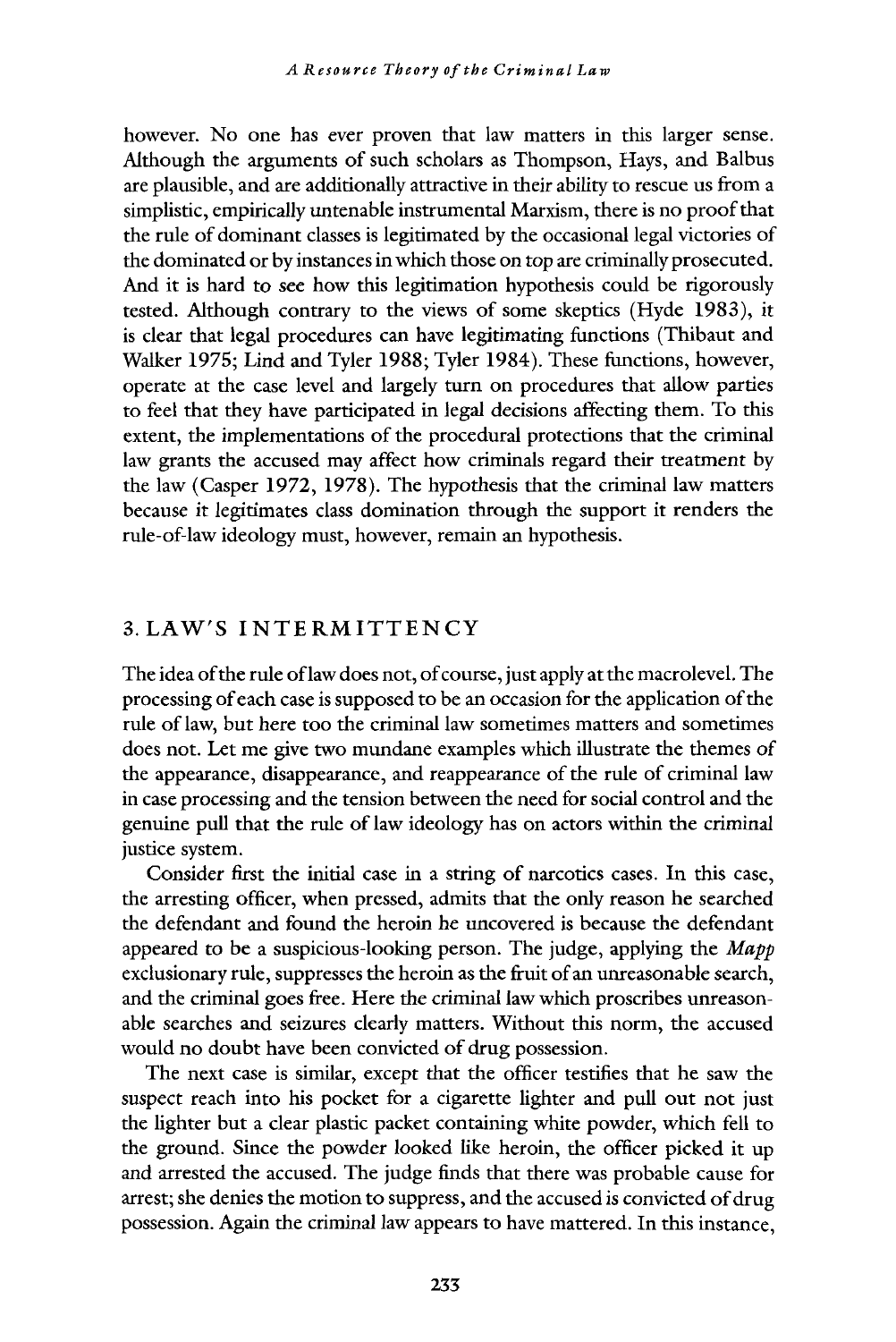the requisites of a reasonable search and seizure were met; and in accordance with the law, the evidence was allowed.

The case, however, has the surprising consequence of spawning a generation of clumsy criminals. In hundreds of cases that follow, police officers testify that they made arrests for drug possession after they saw suspects accidentally drop packets containing illicit drugs like heroin, marijuana, cocaine. Such testimony becomes so common that cases of this type are given a name: the "dropsy" cases. In each case, motions to suppress the evidence are made. In each case, the motions are denied on the ground that an officer who sees a suspicious pack drop to the ground acts reasonably when she picks it up and, if it looks as if it contains drugs, has probable cause to seize it and to make an arrest. Now it appears that criminal law as a set of authoritative legal norms does not matter, for surely most of these officers are lying.

In fact, the situation is more complex and illustrates the many ways in which criminal law can matter, for whether or not it matters depends on whose perspective one takes. From the defendant's point of view, law does not matter because he is being convicted despite the law's norms and his actual behavior. From the judge's point of view, law does matter, because had she heard a different story, such as the suspicious appearance story in our first example, she would have suppressed the evidence. Experienced judges, to be sure, will be suspicious of dropsy cases. But what should a judge do? One judge put it something like this, "I have heard enough dropsy stories that I am suspicious. But what am I to do? In any given case a police officer's testimony appears more credible than that of a self-interested defendant. "<sup>2</sup>

From the police officer's view, the story is mixed, for two criminal law norms are involved. The first, the criminal proscription of perjury, appears not to matter at all, for to make good pinches officers are willing to lie with abandon. However, search and seizure law does matter-not in the way that it should, which is channeling an officer's behavior on the streets, but in channeling behavior in court, which is to say in specifying the content of an efficacious lie. As Weber ([1922] 1978) long ago pointed out, the lawbreaker who operates by stealth is just as surely orienting himself to the demands of the criminal law as the person who refrains from tempting behavior because it is illegal. Each is acting differently than he would if the law's norms were different.

Finally, to continue with this example, dropsy cases are sufficiently publicized, get such a bad name, and threaten to give the law such a bad name that crucial actors decide they have had enough. In one New York case the New York County District Attorney even urged the state's highest court to overturn dropsy seizures by shifting the burden of persuasion on the issue.<sup>3</sup> Other judges also express skepticism of dropsy testimony, and its incidence seems to diminish. Indeed, in one instance long after the great concern over dropsy testimony had dissipated, a police officer was actually indicted for telling a dropsy story from the stand (Gellman 1988). Again criminal law matters. Although dropsy testimony has not disappeared and some of it may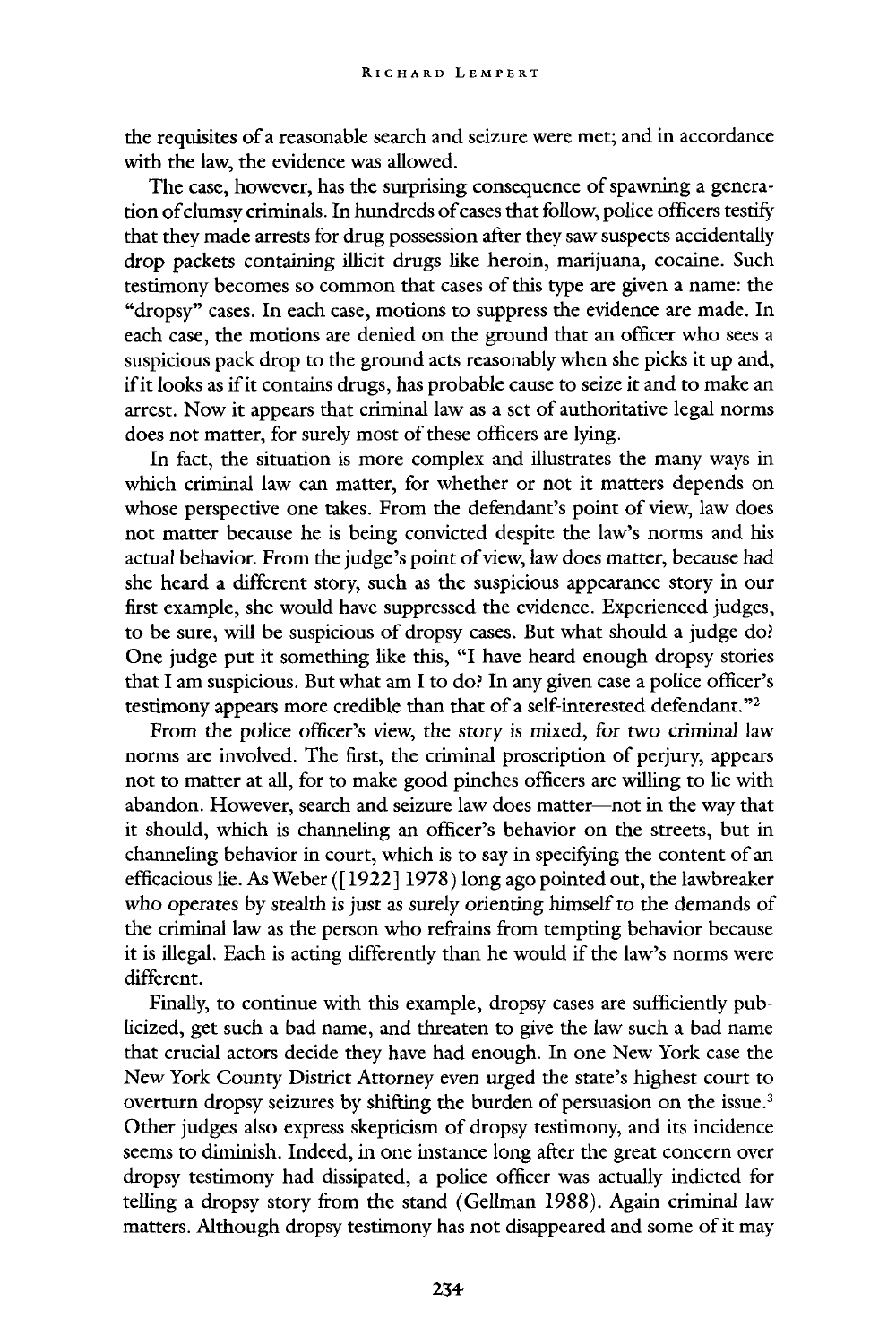have been replaced by different, more acceptable lies, to some extent law mattered.

Both the complexity and the on/off nature of how criminal law matters are also nicely illustrated when we consider trials. In criminal cases, a steady but small source of reversals is due to error in instructing the jury. Considering the incidence of errors at trial, reversals for erroneous instructions are proportionately more common than reversals for violating procedural rules of evidence because instructions often state the law as it applies to cases, and it is stretching things to hold such errors harmless.<sup>4</sup> When courts do reverse for instruction errors, it is easy to see that criminal law, as enunciated in instructions, matters.

However, research consistently reveals that jurors have great difficulty in comprehending instructions, sometimes performing at no better than chance levels (Charrow and Charrow 1979; Hastie, Penrod, and Pennington 1983; Ellsworth 1989; Reifman, Gusick, and Ellsworth 1992).<sup>5</sup> Thus, it would seem that criminal law as enunciated in instructions hardly matters, for if jurors do not understand the instructions, how can instructions influence their decisions? An implication is that when appellate courts reverse for errors in instructions, thus making law matter, they are likely to be reversing for reasons that wouldn't have mattered had the jury heard the law stated correctly in the first instance.

The puzzle here is that jurors often appear to decide cases correctly ( Kalven and Zeisel 1966; Hastie, Penrod, and Pennington 1983). How can they do this if the law as given to them by the court does not matter?6 The obvious explanation is that their folk norms of what constitutes particular crimes largely coincide with the law's formal definitions, and it is folk norms rather than legal norms that matter. But where do the jurors' popular conceptions of what constitutes particular crimes come from? They may in some measure come from the criminal law's norms as conveyed to jurors through various media. At the same time, the law's norms in many areas reflect popular conceptions of what constitutes specific crimes. Thus, when jurors judge criminals, the law's norms probably matter whether or not the jurors fully understand their instructions. At the same time, the law's norms may in large measure ( depending on the crime) define behavior that jurors would have regarded as conviction-worthy regardless of the law. Thus, law matters; but so do popular views, and one cannot separate out their effects on each other.

To add a further wrinkle, there is another way in which instructions that state the law can matter. It appears that jurors late in their deliberations often have instructions reread as an aid in breaking deadlocks. The tactic may work because it gives one or two dissenting jurors a face-saving way to withdraw from a minority position. They can claim that although they continue to subscribe to the factual story they have been advocating, they realize that for technical legal reasons even their factual portrait does not mandate their verdict preference. Here the law matters simply because it exists. Indeed, a hard-to-understand instruction may be more helpful in this respect than a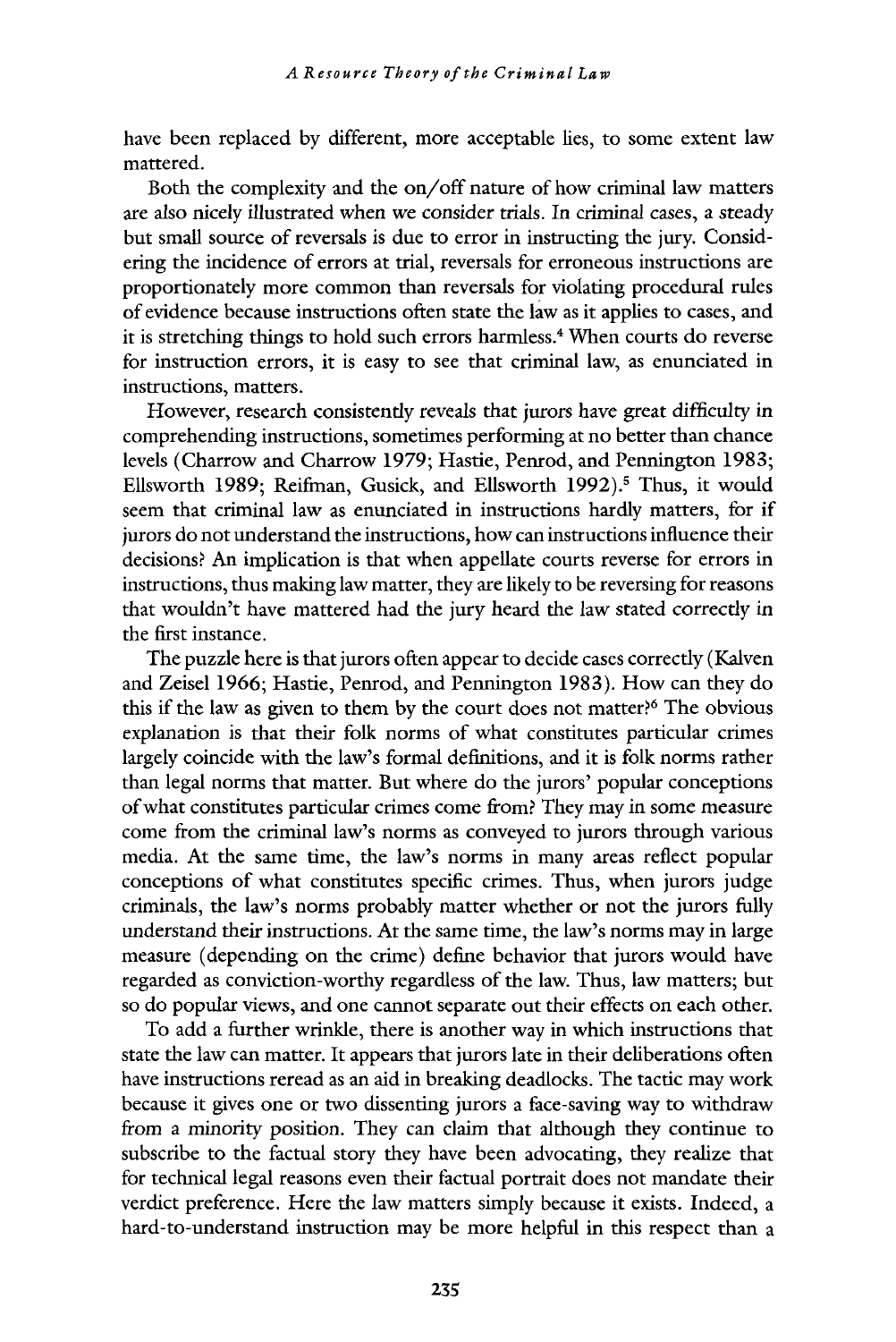clear one because dissenting jurors can read into the instruction whatever is needed to justify their switch to the majority. Alternatively jurors may understand or misunderstand an instruction as reread, and may use their new sense of understanding to break their deadlock. Whether legal norms matter in this situation depends on whether they have been correctly understood.

#### 4. **LAW AS RESOURCE**

The argument thus far is that criminal law matters, sometimes in unexpected ways, both at the macro (societal) level and at the micro (case) level. At each level, however, criminal law norms or their potential availability do not determine occasions of mattering. Rather, criminal law has what I have called a "now you see it/now you don't" or "on-again/off-again" character. In one situation, where the law's norms lead one to expect it will matter, it does; but in another situation where there is the same normative expectation that the law will matter, it does not. In the remainder of the chapter, I will offer a general explanation for this phenomenon, as I illustrate the law's intermittent mattering in other settings.

The criminal law (indeed all law) matters in some settings where it is supposed to matter and not in others because it is a resource. At one time, I thought that to speak this way was to speak metaphorically-that the law was not really a resource but was simply like one. But upon further reflection I think that to call law a resource is to speak precisely. It is a source of support that people may draw on in the same way they draw on other resources in their environment such as savings accounts, accumulated human capital, and the availability of others to help them achieve their goals. Law may be an intangible resource, as when one invokes the law's authority to order another's behavior, or a tangible one, as when one calls the police to achieve the same end.

In one sense, however, criminal law is a special resource. Its norms specify when it is to be deployed.<sup>7</sup> But criminal law is not self-deploying. People must do this. More than occasionally, particularly in more formal legal settings, people draw on law as a resource in the way law "intends." People are arrested because they have violated the law; they are charged with crimes their behavior best fits, and the rights that criminal procedure grants to the accused are honored throughout the guilt-determining process. More often, however, people treat law as they would any other resource available to them. Legal norms do not determine law's activation. Rather people draw on law when it is handy, convenient, and cheaper than alternative means to particular goals. Even when law is invoked as its norms specify it should be, the invocation is less likely to reflect respect for the law's norms than the sense that invoking those norms precisely is a cheap way to achieve an actor's interests.

This helps explain the law's on-again/off-again quality. The law's norms specify a wide area where it should be deployed (i.e., where it should matter).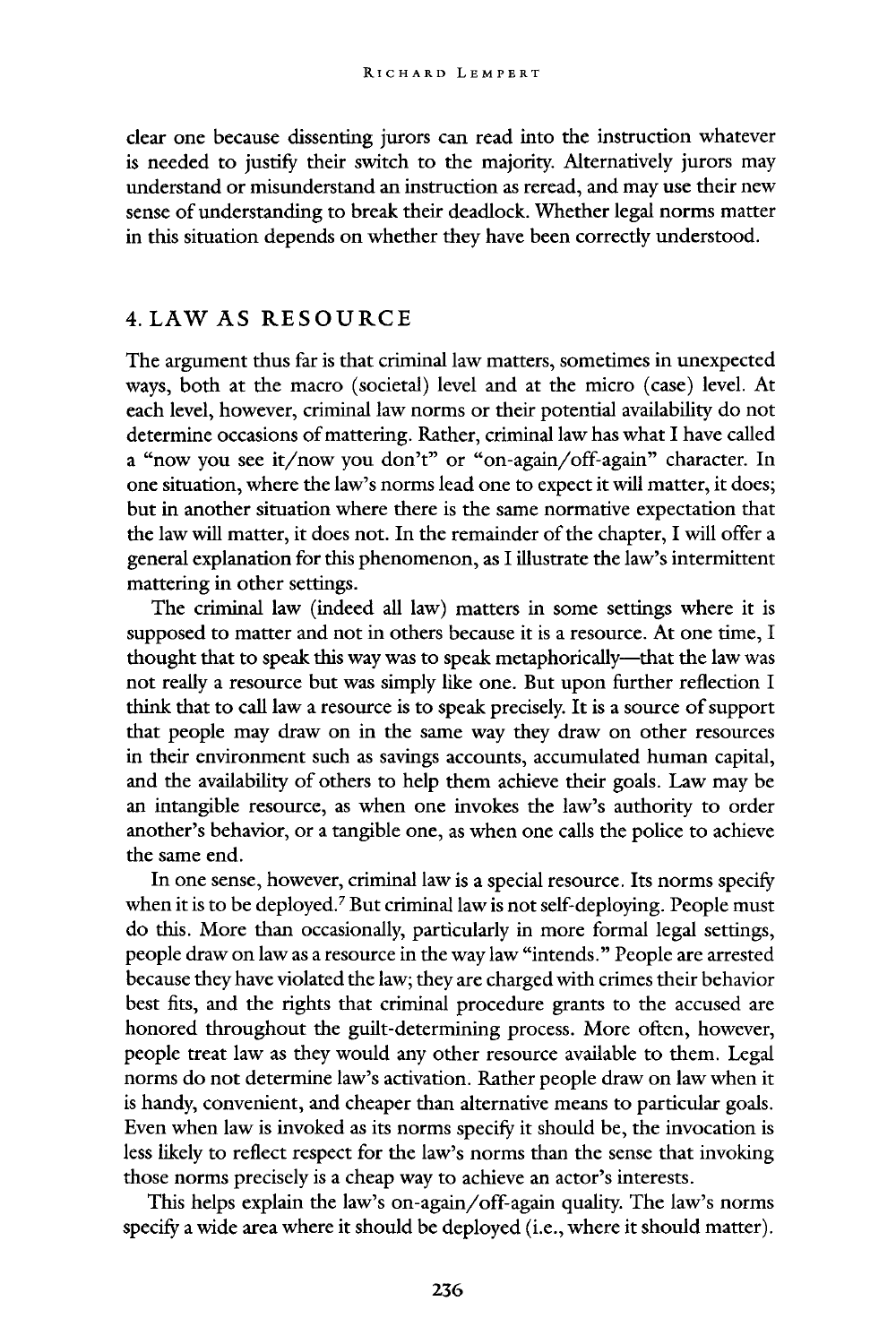But people generally invoke law—which is to say, make it matter—only when invocation is an efficacious route to their ends. So often when it appears law might or even should matter, it does not, for its authority is not *needed.*  Conversely, the law's authority may be invoked in situations where its own norms appear to preclude this. This occurs because law can limit its own authority only when those who are responsible for enforcing law respect those limits. This does not always happen. Ironically, those specially responsible for enforcing law are often in the best position to avoid its limits.

#### 5. **INDIVIDUAL USE**

Whether law is handier, cheaper and more convenient than alternative ways to achieve particular ends depends not just on what the law as a set of rules is, but also, and usually more importantly, on how law can be mobilized; that is, on those institutional arrangements that allow people to invoke the law. Two examples, drawn from the literature on policing, illustrate this point.

First, consider policing of skid rows. As both Bittner ( 1967) and Spradley ( 1970) emphasize, skid row policing is not so much about law enforcement as it is about order maintenance or peacekeeping. Indeed, Bittner's motivation to look at skid row was his interest in how police functioned as peacekeepers. He believed skid row would provide him with the purest example of maintaining order without law, but he found this could not be done. His conclusion in this respect is worth quoting:

Though our interest was focused initially on those police procedures that did not involve invoking the law, we found that the two cannot be separated. The reason for the connection is not given in the circumstance that the roles of the "law officer" and of the "peace officer" are enacted by the same person and thus are contiguous. According to our observations, patrolmen do not act alternatively as one or the other, with certain actions being determined by the intended objective of keeping the peace and others being determined by the duty to enforce the law. Instead, we have found that *peace keeping occasionally acquires the external aspects of law enforcement.* (Bittner 1967: 714, emphasis in original)

The police it seems are almost totally confused-or perhaps it is better to say "fused"-with the law they enforce. The skid row situation reminds one of the classic Western movie scene in which a stranger in town taps an old timer on the shoulder and asks him, "Is there any law in this burgh?" The old timer points to the marshal and replies, "Yep, you're looking at him." If the same question were asked of a skid row denizen, he would answer "yes" and point to the policeman. Indeed, most people would find the linkage a natural one.

Phenomenologically, the connection between law and enforcer cannot be disputed, but one may nonetheless ask whether the link is conceptually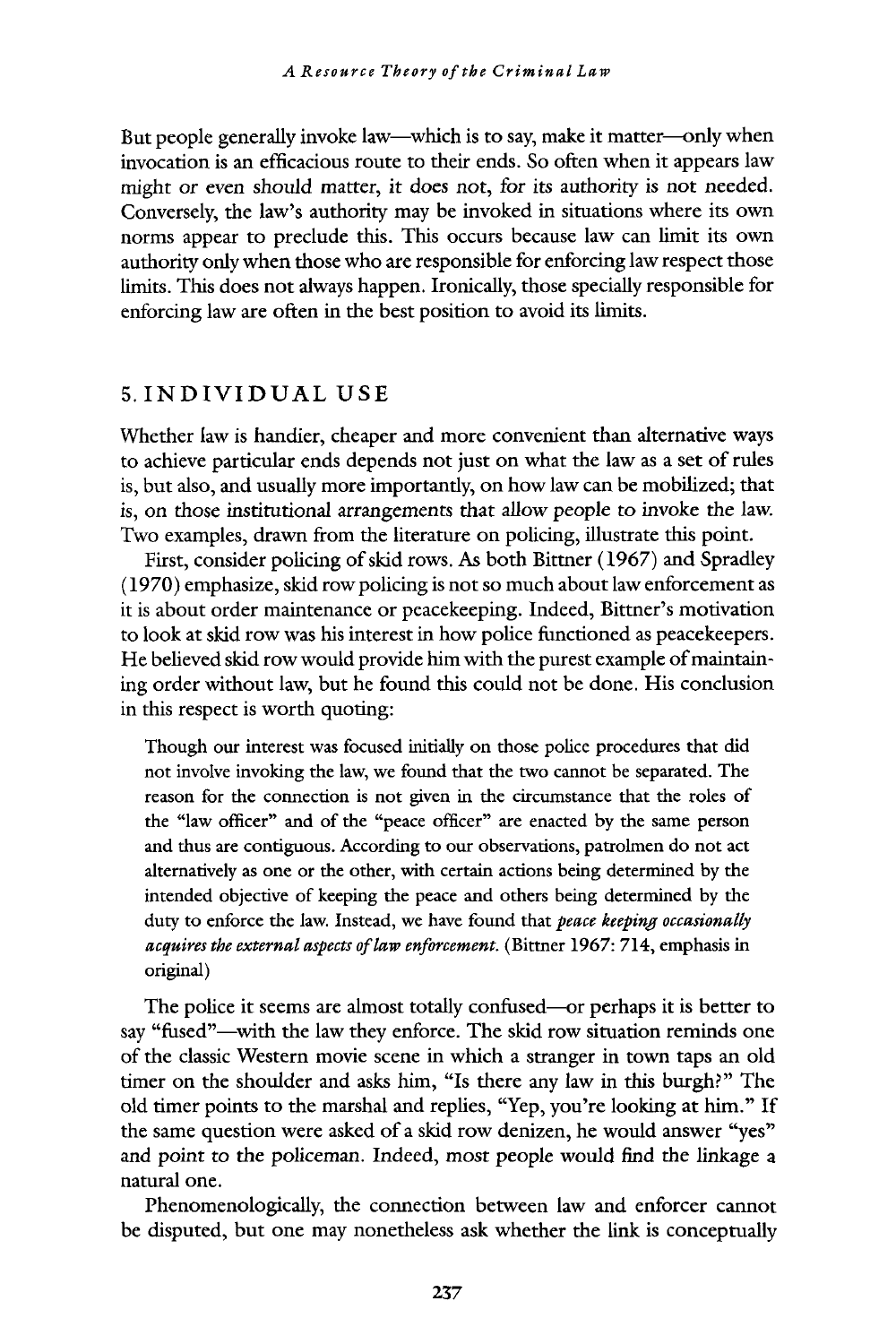justified. From the legal perspective, it is not. The criminal law distinguishes between its norms and those that enforce them. Indeed, as we have already noted, there is a special subset of criminal law norms-rules of criminal procedure-that is intended to control the behavior of the criminal law's enforcers.

From a sociological perspective, the situation is more interesting. Whether the fusion of law and enforcer is conceptually justified depends on how law is defined. Black's (1976) definition of law as governmental social control suggests that if there is any divergence between the law's norms and the actions of governmental control agents, it is the latter rather than the former which defines the law. More classic definitions of law, like Weber's (1978) or Llewellyn and Hoebel's (1941), have two ingredients: a set of authoritative norms and an enforcement staff. The assumption is that the latter will act in conformity with the former. But this only sometimes happens. For example, on skid row the criminal law is sometimes appropriately enforced in full conformity with its norms, as when a drunk is arrested for his drunken behavior. On other occasions, the law's requirements for enforcement are fully met, but the invocation of the law is pretextual. Thus, Bittner describes a situation in which, in order to break up a group and forestall the possibility of a fight, one of four equally drunk men was arrested while the others were simply sent on their way. On still other occasions, legal norms are largely irrelevant. Thus, a person who has been drinking but is not drunk may be arrested on a drunkenness charge when his real "crime" is cursing the police officer or, as in another of Bittner's examples, the paddy wagon is handy, and it is more efficient to arrest the drinker at the time than to wait until he is actually drunk and send again for the paddy wagon.

From the point of view of the arrestee, what matters is the police officer's action rather than the norms that also figure in law's definition. $8$  But is it law that is mattering to an arrestee when an officer acts? Where the officer's actions and legal norms are congruent, it is easy to conclude that it is law that matters. Where, however, the law is a pretext for action, the question of whether law matters has no simple answer, even conceptually. To the extent law is a set of rules, law appears not to matter since legal norms are not being correctly applied; but to the extent that law consists of the actions of an authorized enforcement staff, law matters, for actors with a generalized legal authority to act are so acting, even if the specific reasons they invoke are inapposite. Thus, it is law which allows police to make arrests, even if law in a narrower, rule-reverential sense does not authorize it. One might say in these situations that law matters, but that the law is not working as intended. Yet even this conclusion is risky because it assumes the intent behind law is obvious from the language of a law's provisions. In applying drunkenness or vagrancy statutes to people who are not actually drunk or legally vagrant, the police officer may nevertheless be using the law for precisely the peacekeeping purposes the law's drafters intended (cf. Wilson and Kelling 1982). Indeed, such laws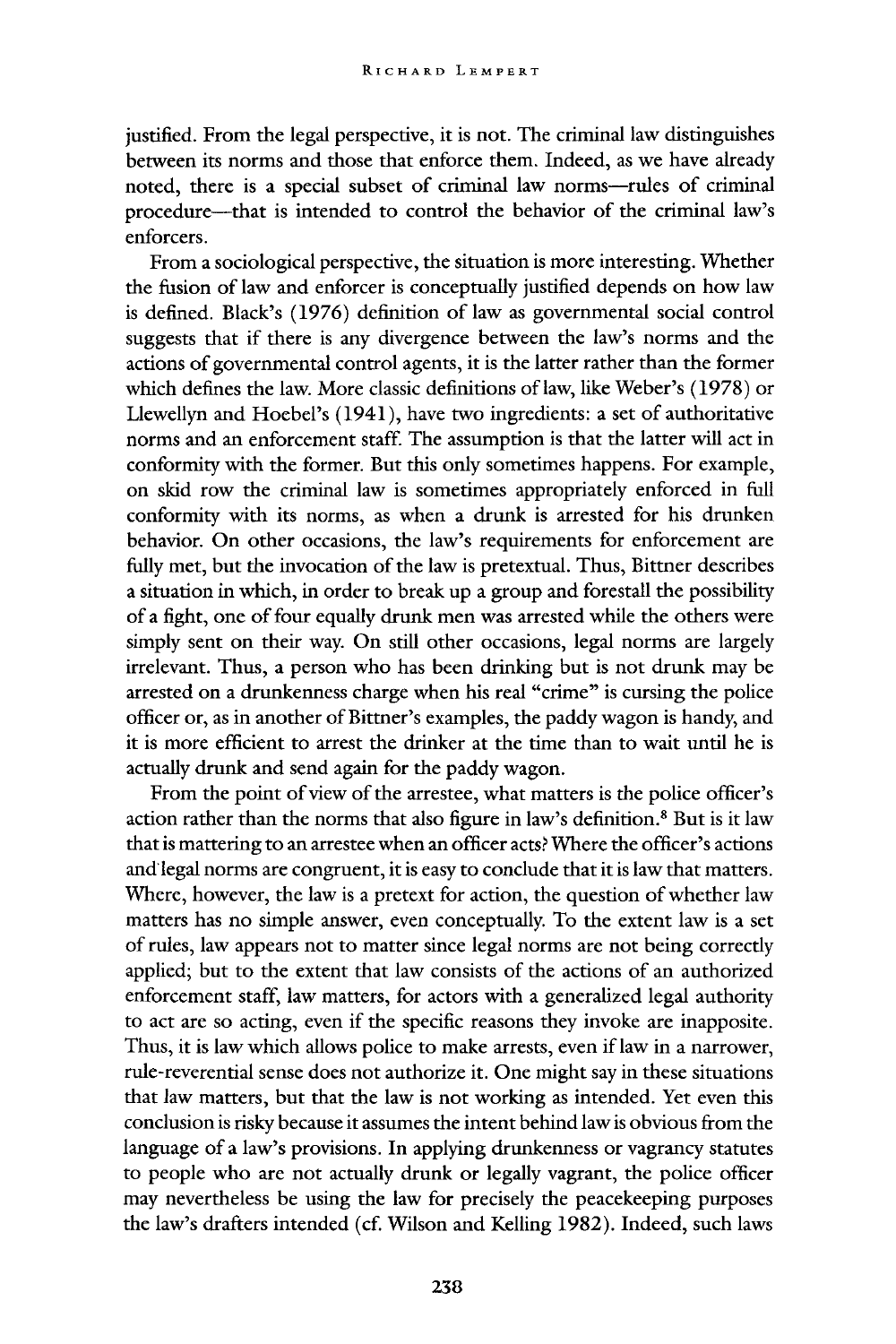often only vaguely define forbidden behavior in order to provide police, and through them society, with generalized order maintenance resources.

In some situations where police conduct differs from the commands of law, there is a clear sense in which criminal law does not matter because police action does not simply fail to conform with the literal requisites of legal norms; it positively violates them. Examples include police who solicit bribes to tear up traffic tickets or who charge those they have beaten with resisting arrest in order to provide cover stories for their abuse. But in another sense, the law matters here as well. It is the police officer's privileged position with respect to legal resources that allows the officer to transform criminal law, a public resource, into an instrument for private benefit. In exploiting these resources for personal gain, the officer is acting much like the office worker who copies her tax return on an office xerox machine. The difference between the two is the easy access to resources that their institutional positions allow. The office worker is fortuitously situated with respect to a xerox machine, while a police officer is fortuitously situated with respect to the law.

In most circumstances, of course, the police are not violating the law. Most of the time, the criminal law in its normative sense matters to the police, and so it matters to us as well. Motorists who have not been speeding are seldom stopped for speeding, and those given speeding tickets usually have been traveling at least five miles per hour over the speed limit. *Miranda*  warnings are real and given, and the "third degree" has largely disappeared from the repertoire of police interrogation techniques. Arrested drug dealers have typically been dealing drugs, arrested murderers are usually likely to have killed or are legitimately suspected of doing so, and so on. In short, the police typically use the public resource that is law for public ends and invoke the criminal law in ways consistent with the law's norms. Their major failing, ifit is a failing, is that they do not invoke the law in many situations where the law apparently intends its own invocation. Thus the criminal law often does not matter the way it should, or it does not matter at all because of limited institutional capacities for enforcement. Some legal scholars ( Goldstein 1960) have been quite troubled by this, while other, more sociologically oriented students of the police (Skolnick 1975) see underenforcement as inherent in the nature of police work.

Criminal law is, of course, a resource not just for the police but for all of us. Anyone can "call the cops," and many people do. Indeed, the police are a resource apart from the law, for many calls to the police seek aid, such as help in transporting a sick person to the hospital, that the caller knows is not part of the police's law enforcement mission (Wilson 1968). Even where the police are called because the law has been broken, there is a tendency among both police and citizens to privatize the public resource that is law. Black (1971), for example, found in his study of the social organization of arrest, that complainants' preferences were a major factor in determining whether an alleged lawbreaker was arrested. The other two major factors predicting arrest in Black's study were whether the offense complained about was a felony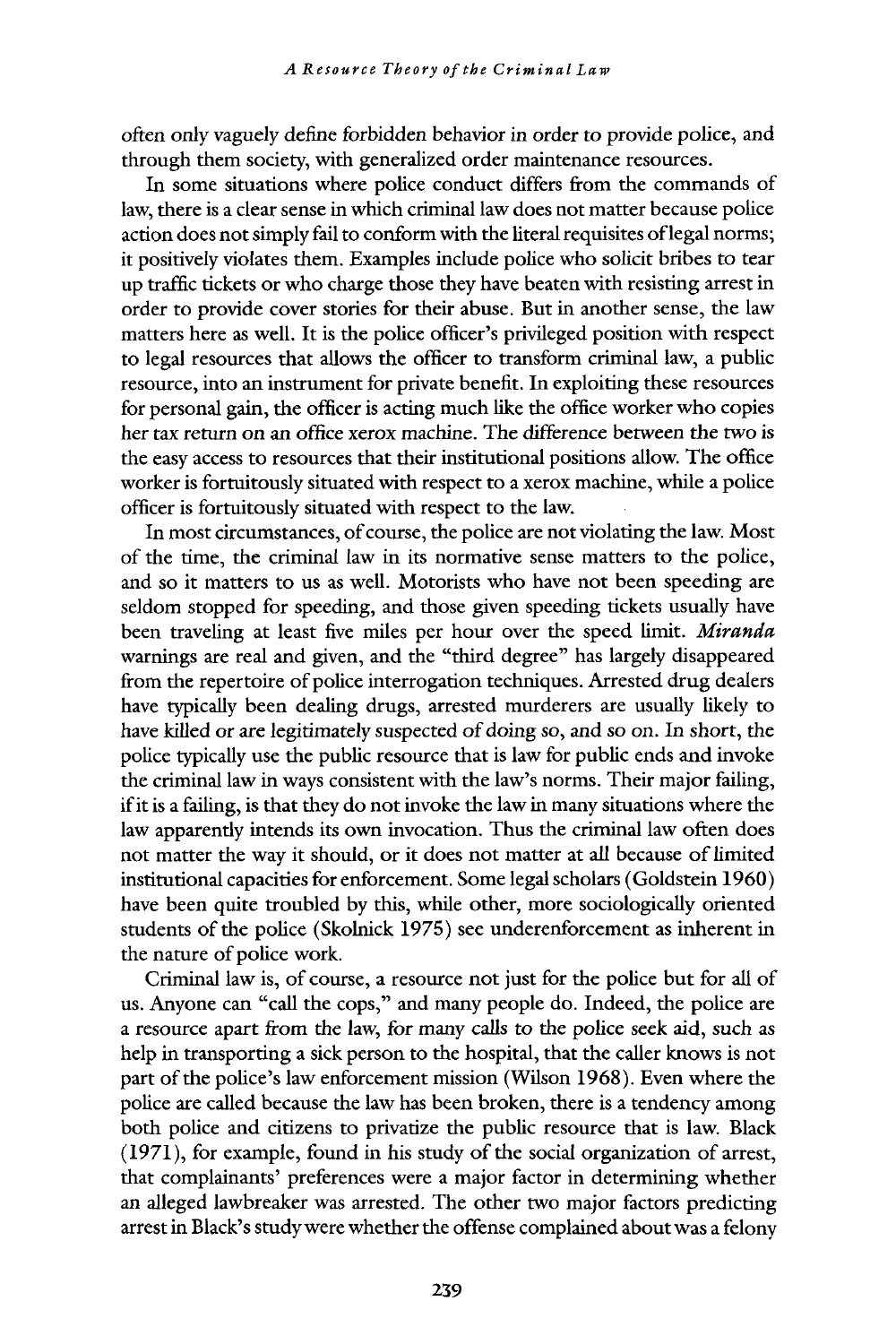( arrest more likely) or a misdemeanor and whether the suspect in the field was disrespectful (arrest more likely) or not. We have thus, in one study, a nice illustration of the three ways that criminal law as a resource is most commonly employed. First, it is employed by police for the public end of crime control. Second, it is employed by police as a private resource to revenge affronts. And third, it is employed by complainants as a private resource to control others' behavior.

Returning our attention to the last of these uses, that is to the use of criminal law as a resource for citizens, one can ask how effective it is in this respect. This depends on both legal and institutional considerations. Sometimes laws that citizens wish to draw on do not exist. Thus, until recently most states did not have legislation that prevented "stalking." Police receiving complaints of stalking often purported to be helpless. The best they could offer terrorized victims was "if he attacks call us," which was, no doubt, of small solace. Ultimately, stalking incidents culminating in beatings or homicides persuaded legislatures to pass laws making stalking itself a crime. These laws provide a new resource for both citizens and police.

Passing a law, however, is not enough to provide citizens with a viable resource. Legal resources are of limited value to citizens unless they can mobilize law. With respect to criminal law, this most often means mobilizing the police-which can be problematic. Indeed, members of the same minority groups that disproportionately feel victimized by police exploitation of the criminal law for police ends ( such as enforcing respect) also disproportionately feel victimized by their inability to exploit the law for their own ends. The police, they complain, often show up late when they call, or fail to respond at all (Hacker 1992; Skolnick and Fyfe 1993).

Merely mobilizing police, however, is not enough to privatize law as a resource, for there is no guarantee police will respect a complainant's private preferences. Consider the situation of a woman who has called the police because her husband has struck her. Once police are on the scene, they have many options. They may ignore a caller's request for leniency and reaffirm the public nature of the law; as when the police, following department policy, arrest an abuser that the complainant wants only to be warned. Alternatively, once the police are on the scene they may appropriate the law to their own ends, as when they ignore a complainant's preferences and arrest a man because he has been disrespectful toward them. In other situations, both public and private claims to the use of law are denied as when police refuse to arrest an abuser despite the complainant's preference. Another police response devalues the legal resource by giving a caller less enforcement than the law provides, as when an abuser is only separated from a spouse who wants him arrested. Finally, police may follow a complainant's preferences, privatizing the legal resource in a way which may or may not conflict with the public's interest in how law is deployed. Only the last of these options allows those who mobilize the police to fully privatize the law as resource. In each of these circumstances, except where nothing is done, criminal law clearly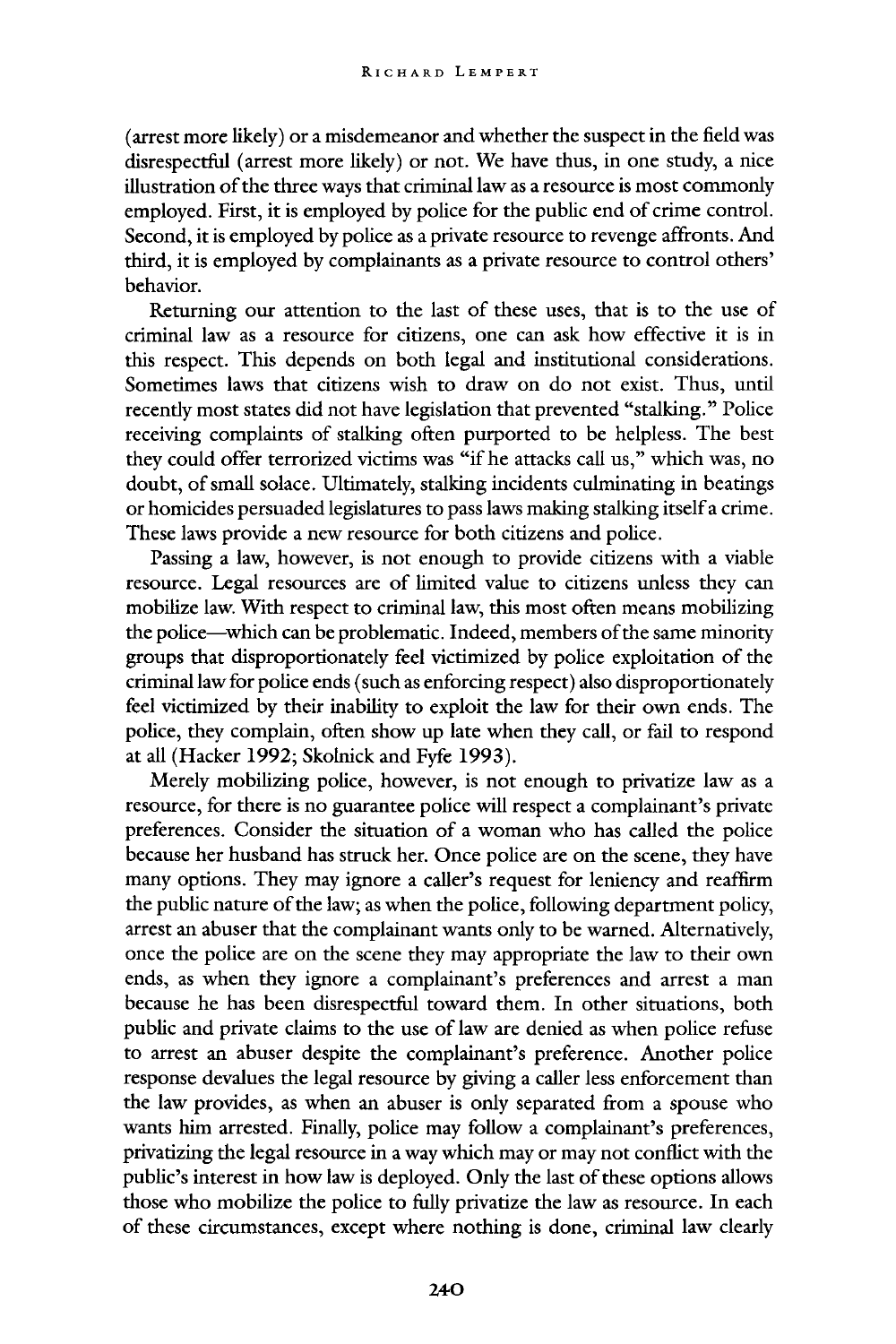matters, but it matters for different ends. And even where nothing is done, law matters in a more limited sense, for it provided the excuse that brought police to the scene, and the event that precipitated the call is at least likely to have been transformed (Sherman and Berk 1984).

I have chosen the police to illustrate how criminal law can be used as a resource and to show how the same cost-benefit considerations that mean that any resource will be used only intermittently depending on circumstances apply to the use of the criminal law. Thus, it is not surprising that the scope of criminal law's mattering is not defined by criminal law's self-proclaimed scope of applicability, but instead turns on the contexts in which it might be applied and on alternative means to achieve goals within these contexts. The same point could have been made in the context of other institutional sectors. Totalitarian regimes, for example, need not free offenders whose actions challenge state interests on legal technicalities because the overwhelming force at their disposal means that they need not depend on legal legitimacy to maintain order. In some regimes at some times it is, in other words, less costly to rely on mechanisms like secret police than on law. Public defenders and prosecutors need not agree on pleas which comply precisely with the law a defendant has violated. Subject to certain constraints, they may use the array oflaws as a resource for fitting a punishment to the degree of crime (Sudnow 1965; Maynard 1984). Judges can ignore penalties that law puts at their disposal when they feel that lectures or other "situational sanctions" will have an adequate punitive and deterrent effect (Mileski 1971; Wheeler et al. 1968; Merry 1990). Prison officials can turn much of the social control of prisons over to the inmates, and prison guards can prefer "tune ups" to formal legal proceedings when prisoners have behaved improperly (Sykes 1958; Jacobs 1977; Marquart and Couch 1985).

#### 6. GROUP USE

The examples I have used to develop this resource theory are instances where individuals seek to privatize the ostensibly public criminal law. Groups may do the same thing with both the criminal and civil law. The classic example from the civil law is the interest group which secures a special subsidy or tax benefit, but this is just one way in which groups promote laws, including criminal laws, that turn portions of the wealth or power of the state into group rather than public ends. Less obvious is that the state itself and entities within the state are often such interest groups. Calavita (1992), for example, describes the *Bracero* program which, in allowing the temporary importation of Mexican farm workers, seems to have been ideally designed to provide growers in the South and West with cheap labor. Yet she tells us the Immigration and Naturalization Service (INS) originally had to sell the program to skeptical farmers. They persuaded farmers that the *Bracero* program would solve their labor problems because the program was even better designed to solve the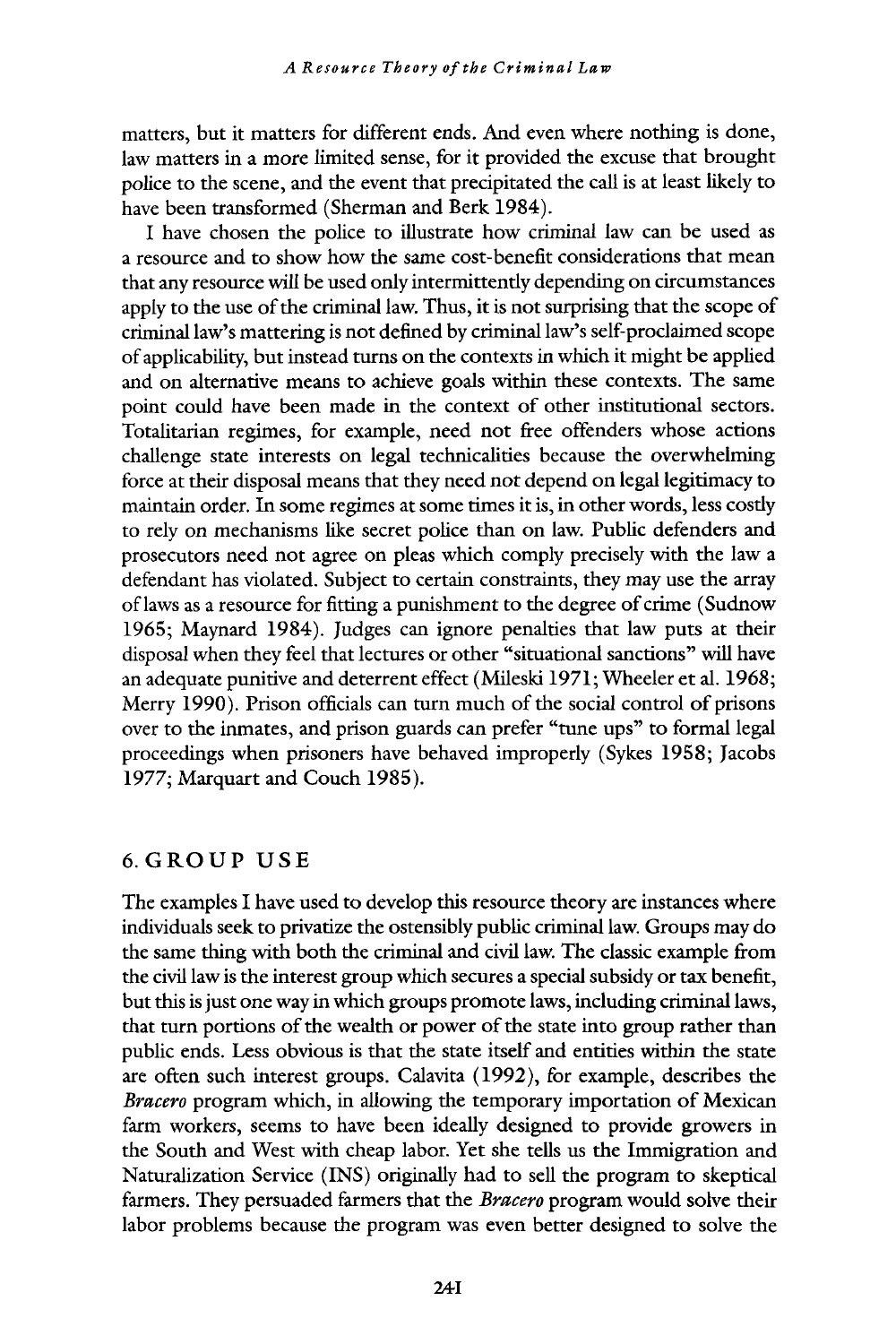INS's core problem, keeping control of the Mexican-United States border. While parts of the program were refined or adjusted so that it better served farmers' needs, in those rare instances when dashes arose between farmers' interests and the INS's interests, the INS often had sufficient strength to adjust its policies for its own bureaucratic ends.

Groups may also use the law in conflict with other groups. In the first portion of this paper we noted how law may be an instrument of domination in that its restrained use can help legitimate regimes, which is ordinarily a cheaper way of maintaining superiority than force of arms. Piven and Cloward (1993) show that from the sixteenth century on, laws implementing poor relief have been used by the state or dominant groups within it both as devices to regulate labor markets and as "pressure release valves" that serve to contain potential revolts from below in the hardest of times. Thus, early in Franklin Roosevelt's first term, when the threat of social upheaval was greatest, there was strong general support for direct relief. As recovery proceeded and the threat of revolt receded, the consensus broke down and the welfare system became increasingly suffused with elements of labor market control (e.g., benefit cutoffs in rural areas when the spring planting season commenced). It may be no coincidence that today, with competition from low-cost foreign workers rising, welfare "as we know it" has ended and been replaced by a system designed to force welfare recipients to work without guaranteeing that jobs paying enough to replace lost welfare income will be available.

Even before the sixteenth century, vagrancy laws were used to assure a steady supply of cheap labor in the English countryside by prohibiting workers in times of labor shortage (e.g., after the black death had decimated the countryside) from leaving their native villages to sell their labor to those who would pay the most (Chambliss 1964; Piven and Cloward 1993). Monsma (1990; 1992) has documented an attempt to use vagrancy law for the same purposes in colonial Argentina. When there were no labor shortages, enforcement of such laws was lax because labor could be secured more cheaply through ordinary labor market activity.

Perhaps the most interesting use of the law as a group resource is a twist on the legitimation function I describe early in this chapter. Rather than use the law to legitimate its own rule, a group may use the law to legitimate its own values, often by delegitimizing the values of some group with which it is in conflict. Gusfield (1963) provides a good example of this in his book *Symbolic Crusade,* which calls attention to the Protestant, nativist elements of the prohibition movement and the extent to which the movement was fueled by a desire to distinguish native Protestant American from immigrant Catholic ( especially Irish) cultures and to establish the moral security of the former. The goal of establishing cultural superiority seems to be a similarly strong motivating force for activists on both sides of the abortion controversy (Luker 1984).

When law is used this way, it seems to be chosen because there is no easier way of securing social validation for the morality a group asserts. Indeed, such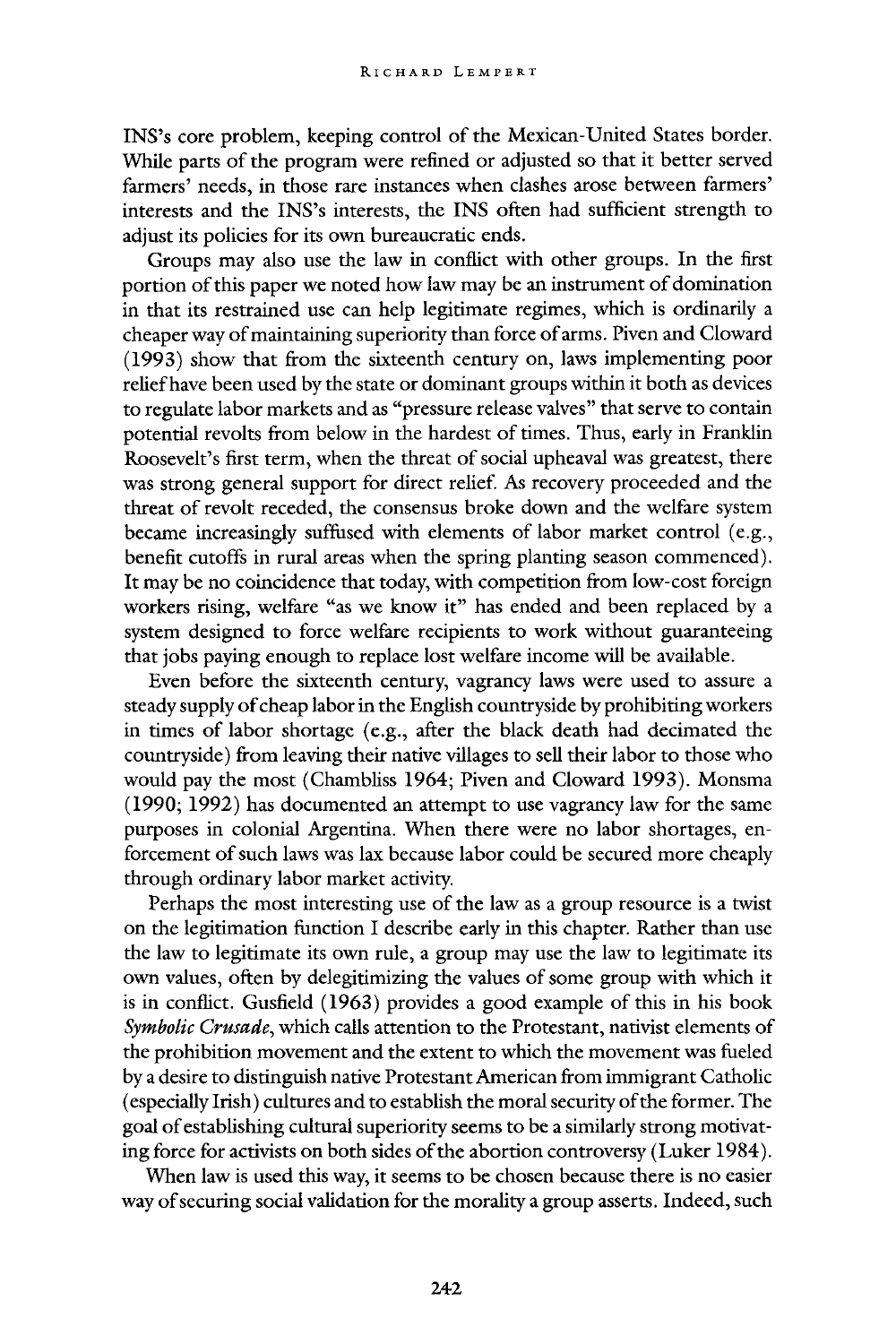movements often take to politics and seek legal change only after voluntary efforts at "converting the heathen" have failed. Unlike the situation where law is used to legitimate a group's domination of the state, groups that seek to legitimate a moral position seldom are in full control of the state, although they may be more powerful than those whom they seek to morally dominate, and they may be able to secure powerful allies who see acquiescence in the group's morality as a small price to pay for support that can further cement their own rule.

Groups that sponsor symbolic crusades are, however, seldom part of a ruling class. Moral status groups often cut across lines of social power, and it may be a lack of real power that motivates group members to demonstrate their moral superiority. Moreover, going to law for these purposes presupposes a strong state or a willingness to fight, for it makes ruling over the less dominant group more rather than less difficult. It also seems to presuppose state authorities more powerful than either group, because part of the motivation for seeking laws of this sort is to secure the state's imprimatur on what would otherwise be a contestable moral claim. Thus, as the prohibition movement advanced, whether a politician drank on the sly seemed less important than whether he supported the proposed Eighteenth Amendment, and anti-abortion activists hold no grudge against those who have had abortions so long as they support the movement.

#### 7. **CONCLUSION**

Whereas I was reminded of a comic strip at the start of this chapter, I am reminded of a W. S. Gilbert lyric at its conclusion. In the operetta *Ruddigore,*  at the conclusion of one of Gilbert's finest patter songs, the characters sing:

This particularly rapid, unintelligible patter Isn't generally heard, and if it is it doesn't matter!

If the patter songs were not generally heard, there would be no sense in writing them; nor would there be a point to the quoted lines, if hearing them did not matter. But as Gilbert well knew, his patter songs were showstoppers. They were the standout features of the most popular Gilbert and Sullivan operettas and made for the few memorable moments in the less popular ones.<sup>9</sup> Gilbert could mock them because they mattered so much. So I think it is with criminal law. If we expect law to matter as it is enunciated, we can spot many situations in which it does not matter. We can even spot situations where apparently applicable criminal law does not matter by any standards. But ultimately the question, "Does the law matter?" is worth asking not because the law's mattering is problematic, but because it matters in so many ways that we are well advised to sort them out. I have begun that task **in** this paper.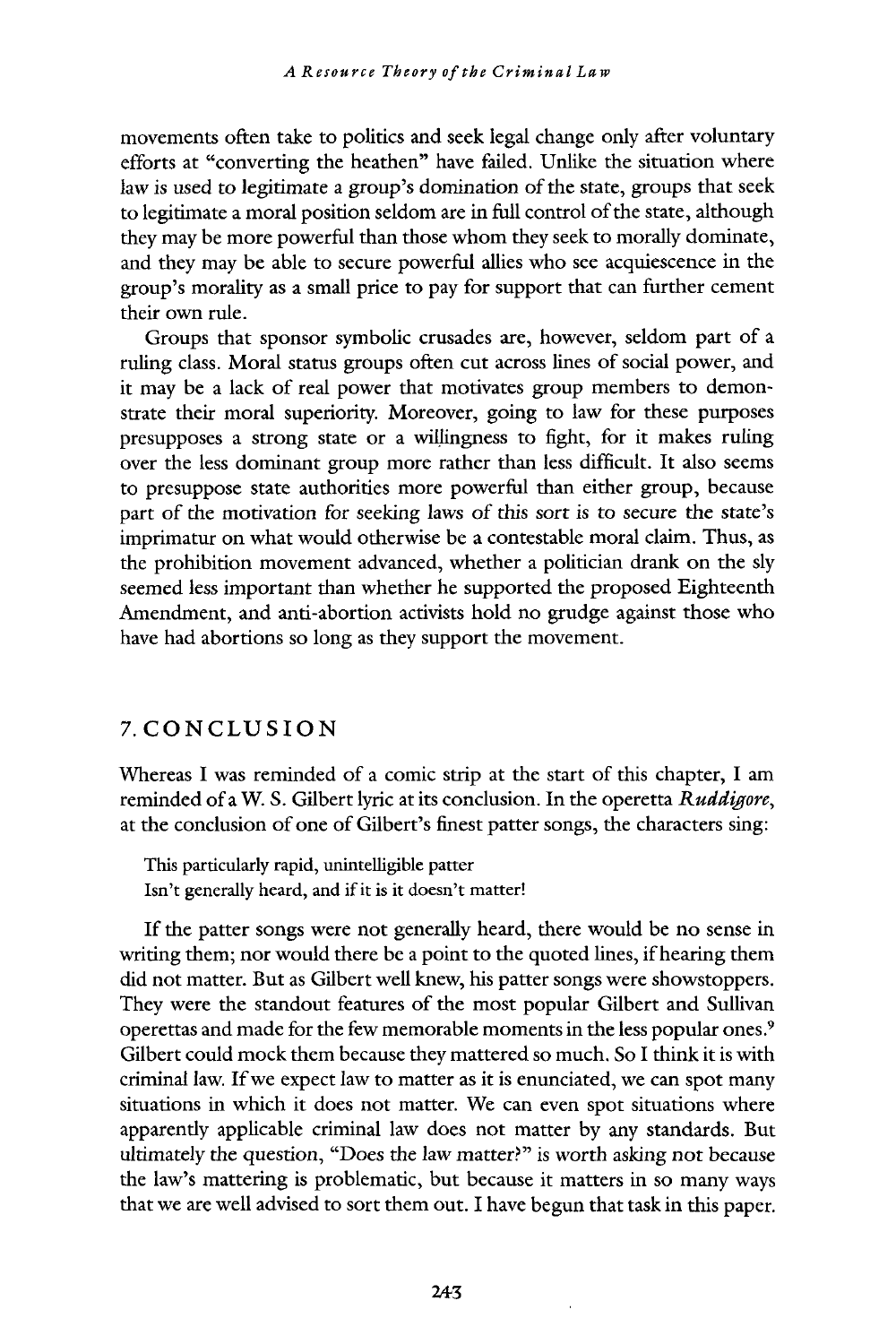#### **NOTES**

This paper was originally prepared for the Law and Society Association's 1993 Summer Institute for Sociolegal Studies. I would like to thank Paul Hunt for his research assistance and Gail Ristow for preparing the manuscript and tracking down numerous citations. I am grateful to Howard Kimeldorf, Debra Livingston, and Jennifer Whiting for their comments on an earlier version of this manuscript.

- 1. Even when the parallel between law and morality is as close as it is in the case of murder, we cannot be certain that some of the compliance we attribute to morality is not, in fact, a result of the law's threat (Andenaes 1966; Stephen 1883).
- 2. I have no citation for this quote-I read something like this once, but I no longer remember where. The reader will have to accept my claim that at least in gist it is accurate. For a similar sentiment expressed by a former district attorney, see Heilbroner (1990).
- 3. *People v. Berrios,* 28 N.Y. 2d 3rd, 279 N.E. 2d 709,321 N.Y.S. 2d 884 (1971).
- 4. Courts often do so, however, by looking at the instructions as a whole. In fact, the Supreme Court permits harmless error analysis even when instructions are constitutionally flawed. There are some limits however. Recently the court held that an erroneous instruction on the meaning of the "beyond a reasonable doubt" burden of proof could never be harmless error. Sullivan v. Louisiana; 508 U.S. 275 (1993).
- 5. From a rhetorical standpoint, instructions are often written in prose that even the college educated have great difficulty understanding. I have long speculated that one reason that may contribute to this is that marginally correct, difficult to understand instructions are most likely to be appealed. Appellate courts faced, as they usually are, with criminals who appear factually guilty strain not to overrurn merited convictions and approve dubious instructions. These instructions, bearing an appellate court's stamp of approval and widely disseminated through appellate opinions, then become safe instructions. Judges know they have been approved and that they will not get reversed for using them. I have, however, no way of testing this hypothesis; the most I can say is that it seems plausible to me.
- 6. I am now assuming an extreme situation which probably only characterizes a minority of instructions. Even if some or most jurors do not understand difficult instructions, those who do can sometimes educate their fellow jurors in what these instructions mean. The empirical research, however, does not give one great confidence in such educational efforts (Ellsworth 1989; Hastie, Penrod, and Pennington 1983).
- 7. In this, criminal law differs from much civil law. Civil law provides norms that may be deployed but does not specify that they should be simply because occasions for their application exist (Lempert 1972).
- 8. The latter may come to matter as the arrestee is further processed.
- 9. E.g., "My name is John Wellington Wells" in *The Sorcerer.*

#### **BIBLIOGRAPHY**

- Andenaes, Johannes. 1966. The General Preventive Effects of Punishment. 114 *Univ. of Pennsylvania Law Rev.,* 949.
- Anderson, Linda S., Theodore G. Chiricos, and Gordon P. Waldo. 1977. Formal and Informal Sanctions: A Comparison of Deterrent Effects. 25 *Social Problems,* 103.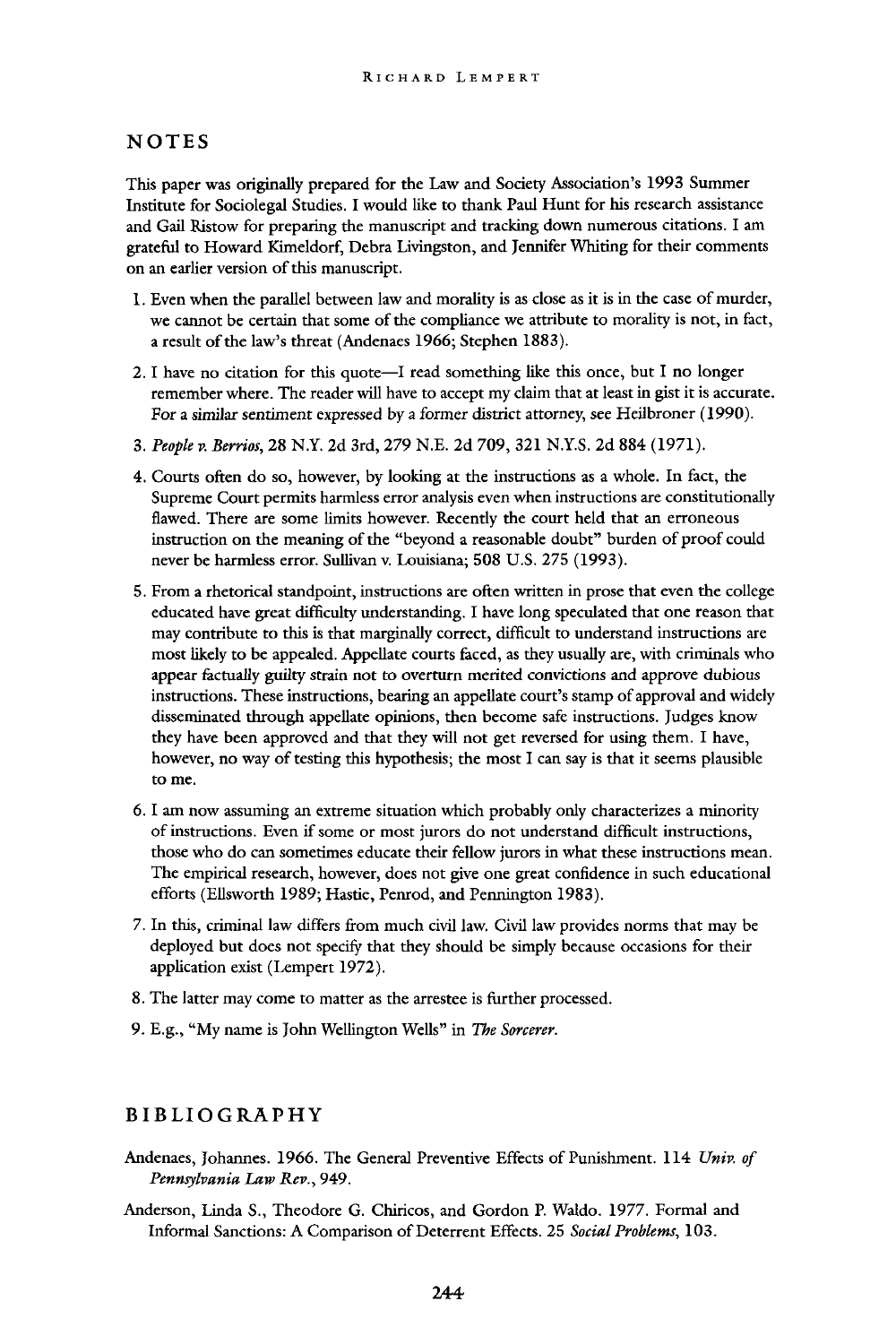- Bal bus, Isaac D. 1973. *The Dialectics of Legal Repression; Black Rebels before the American Criminal Courts.* New York: Russell Sage Foundation.
- Bittner, Egon. 1967. The Police on Skid Row: A Study of Peace Keeping. 32 *American Sociological Rev.,* 699.
- Black, Donald J. 1971. The Social Organization of Arrest. 23 *Stanford Law Rev.,* 1087.
- ---. 1976. *The Behavior of Law.* New York: Academic Press.
- Burkett, Steven R., and Eric L. Jensen. 1975. Conventional Ties, Peer Influence, and the Fear of Apprehension: A Study of Adolescent Marijuana Use. 16 *Sociological Quarterly,*  522.
- Calavita, Kitty. 1992. *Inside the State: The Bracero Program, Immigration, and the I.N.S.* New York: Routledge.
- Casper, Jonathan D. 1972. *American Criminal Justice: The Defendant's Perspective.*  Englewood Cliffs, NJ: Prentice-Hall.
- ---. 1978. *Criminal Courts: The Defendant's Perspective: Executive Summary.* Washington, DC: National Institute of Law Enforcement and Criminal Justice, Law Enforcement Assistance Administration, U.S. Department of Justice, U.S. Government Printing Office.
- Chambliss, William J. 1964. A Sociological Analysis of the Law of Vagrancy. 12 *Social Problems,* 67.
- Charrow, Robert P., and Veda R. Charrow. 1979. Making Legal Language Understandable: A Psycholinguistic Study of Jury Instructions. 79 *Columbia Law Rev.*, 1306.
- Couch, Ben M. and James W. Marquart. 1989. *An Appeal to Justice: Litigated Reform of Texas Prisons.* Austin: Univ. of Texas Press.
- Durkheim, Emile. 1984. *Division of Labor in Society.* New York: Free Press.
- Ellsworth, Phoebe C. 1989. Are Twelve Heads Better Than One? (Is the Jury Competent?) 52 *Law and Contemporary Problems,* 205.
- Fuller, Lon L. 1964. *The Morality of Law.* New Haven, CT: Yale Univ. Press.
- Garland, David. 1990. *Punishment in Modern Society: A Study in Social Theory.* Oxford: Clarendon.
- Gellman, Barton. 1988. D.C. Officer Charged with Lying on Stand. *Washington Post,* Nov. 30, 1988, p. Dl.
- Genovese, Eugene. 1972. *Roll Jordan, Roll: The World the Slaves Made.* New York: Vintage.
- Gibbs, Jack. 1975. *Crime, Punishment and Deterrence.* New York: Elsevier.
- Goldstein, Joseph. 1960. Police Discretion Not to Invoke the Criminal Process: Low Visibility Decisions in the Administration of Justice. 69 *Yale Law Journal,* 543.
- Griffiths, John. 1979. Is Law Important? 54 *New York Univ. Law Rev.,* 339.
- Gusfield, Joseph. 1963. *Symbolic Crusade: Status Politics and the American Temperance Movement.* Urbana: Univ. of Illinois Press.
- Hacker, Andrew. 1992. *Two Nations: Black and White, Separate, Hostile, Unequal.* New York: Scribner's.
- Hastie, Reid, Steven D. Penrod, and Nancy Pennington. 1983. *Inside the Jury.* Cambridge, MA: Harvard Univ. Press.
- Hay, Douglas. 1975. Property, Authority and the Criminal Law. In Hay et al. 1975.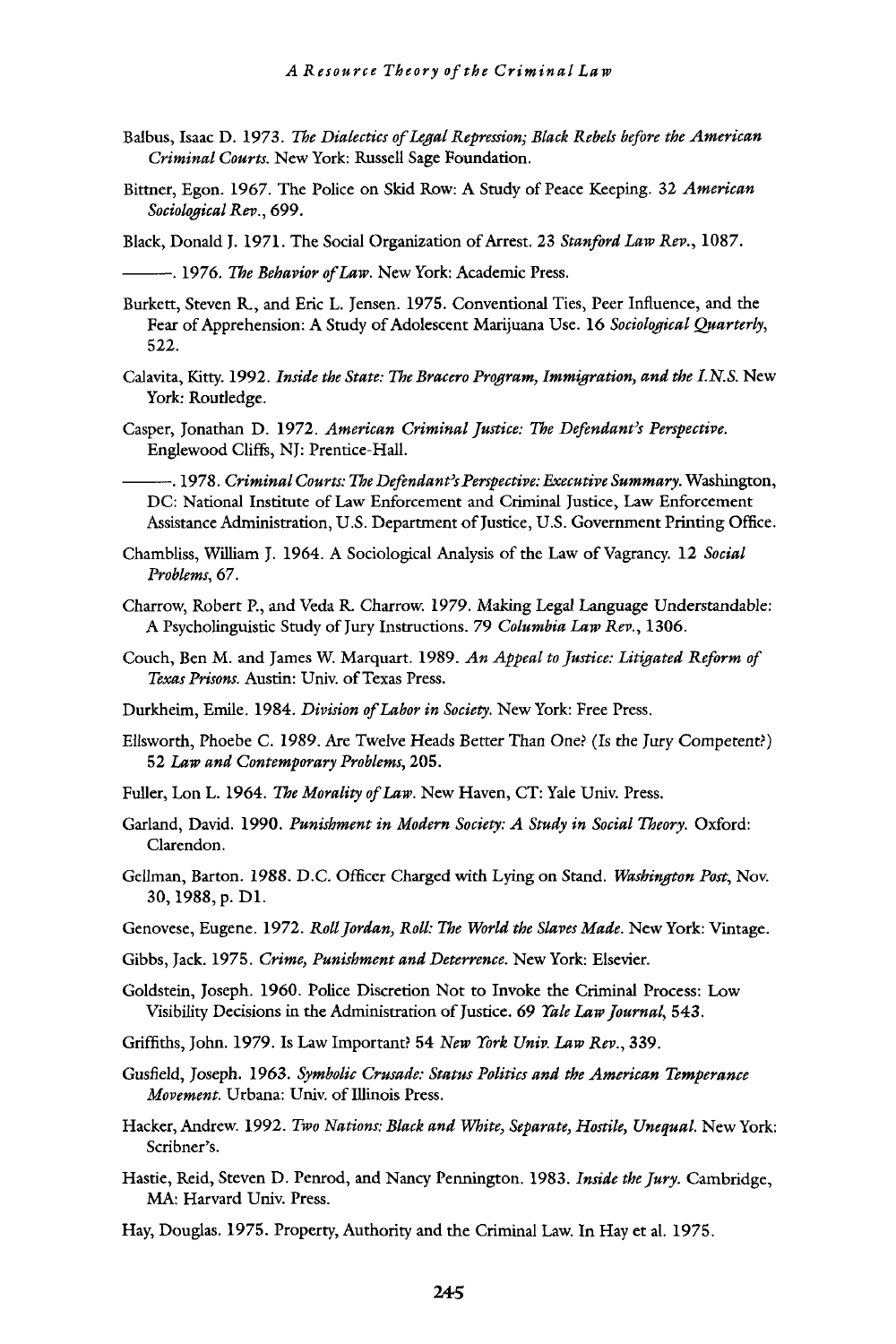- Hay, Douglas, Peter Linebaugh, John Rnle, E. P. Thompson, and Carl Winslow, eds. 1975. *Albion's Fatal Tree: Crime and Society in Eighteenth-Century England.* New York: Pantheon.
- Heilbroner, David. 1990. *Rough Justice: Days and Nights of a Young D.A.* New York: Pantheon.
- Hyde, Alan. 1983. The Conception of Legitimation in the Sociology of Law. 1983 *Wisconsin Law Rev.,* 379.
- Jacobs, James B. 1977. *Stateville: The Penitentiary in Mass Society.* Chicago: Univ. of Chicago Press.
- Kalven, Harry, and Hans Zeise!. 1966. *The American Jury.* Chicago: Univ. of Chicago Press.
- Lempert, Richard. 1972. Norm-Making in Social Exchange: A Contract Law Model. 7 *Law and Society Rev.,* 1.
- -. 1981. Desert and Deterrence: An Assessment of the Moral Bases for Capital Punishment. 79 *Michigan Law Rev.,* 1177.
	- --. 1981-82. Organizing for Deterrence: Lessons from a Study of Child Support. 16 *Law and Society Rev.,* 513.
- Lieb, John, Louis Zurcher, and Sheldon Ekland-Olson. 1984. The Paradoxical Impact of Criminal Sanctions: Some Microstructural Findings 18 *Law and Society Rev.,* 159.
- Lind, E. Allen and Tom R. Tyler. 1988. *The Social Psychology of Procedural Justice.* New York: Plenum.
- Llewellyn, K. N., and E. Adamson Hoebel. 1941. *The Cheyenne Way: Conflict and Case Law in Primitive Jurisprudence.* Norman: Univ. of Oklahoma Press.
- Lofrin, Colin, David McDowall, and Brian Wiersma. 1992. A Comparative Study of the Preventive Effects of Mandatory Sentencing Laws for Gun Crimes. 83 *Journal of Criminal Law and Criminology,* 378.
- Luker, Kristin. 1984. *Abortion and the Politics of Motherhood.* Berkeley: Univ. of California Press.
- Marquart, James W., and Ben M. Couch. 1985. Social Reform and Prisoner Control: The Impact of *Ruiz v. Estelle* on a Texas Penitentiary. 19 *Law and Society Rev.,* 557.
- Maynard, Douglas W. 1984. *Inside Plea Bawaining.* New York: Plenum.
- Merry, Sally Engle. 1990. *Getting Justice and Getting Even: Legal Consciousness among Working-Class Americans.* Chicago: Univ. of Chicago Press.
- Mileski, Maureen. 1971. Courtroom Encounters: An Observation Study of a Lower Criminal Court. 5 *Law and Society Rev.,* 473.
- Monsma, Karl. 1990. Controlling Frontier Labor in Early Nineteenth Century Argentina, Paper presented at the annual meetings of the Social Science History Association, Minneapolis.
- ---. 1992. Ranchers, Rural People, and the State in Post-Colonial Argentina. Ph.D. diss., Univ. of Michigan.
- Piven, Frances Fox, and Richard A. Cloward, eds. 1993. *The Politics of Turmoil: Essays on Poverty, Race, and the Urban Crisis.* New York: Vintage.